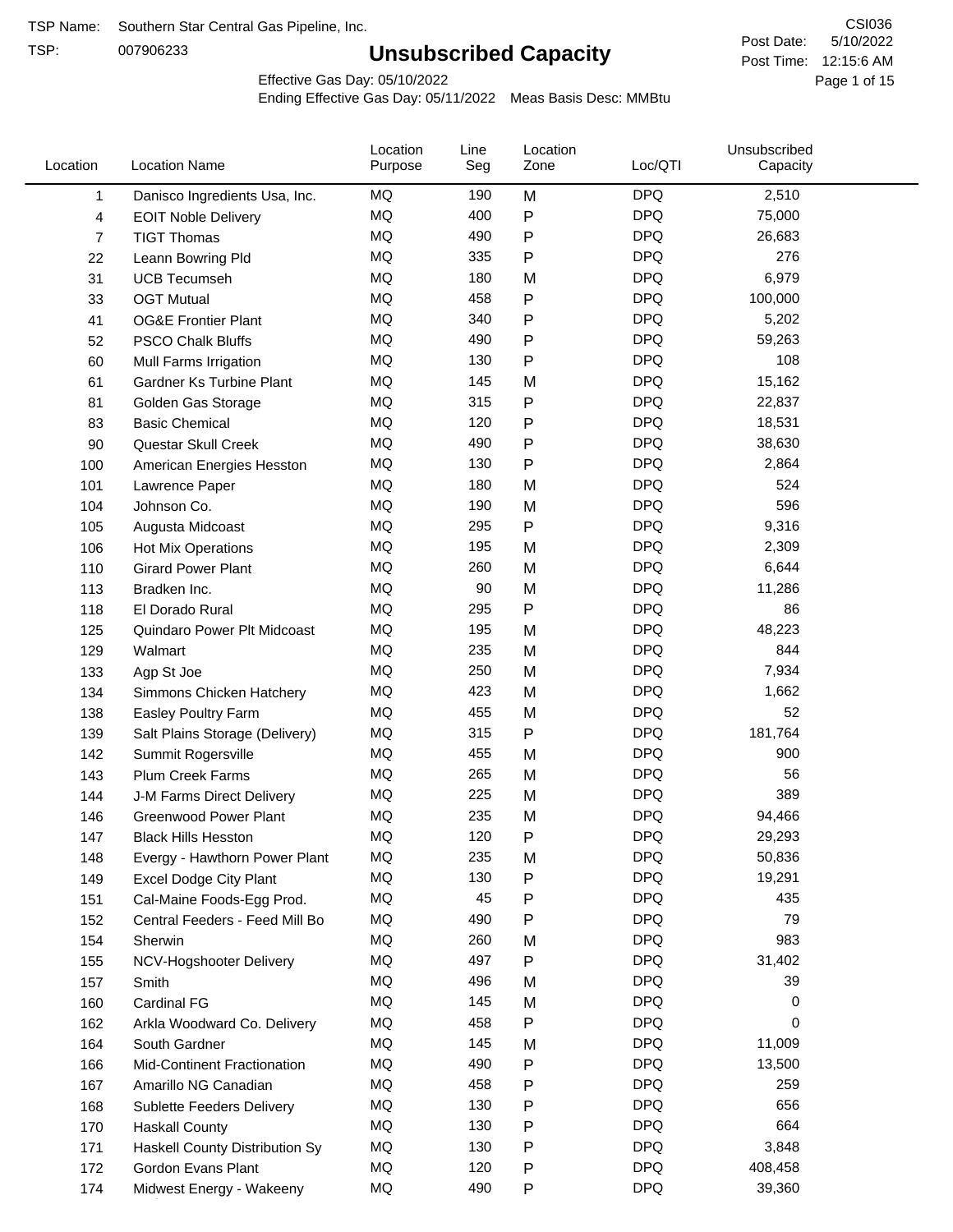TSP:

## **Unsubscribed Capacity**

5/10/2022 Page 2 of 15 Post Time: 12:15:6 AM CSI036 Post Date:

Effective Gas Day: 05/10/2022

| Location | <b>Location Name</b>                  | Location<br>Purpose | Line<br>Seg | Location<br>Zone | Loc/QTI    | Unsubscribed<br>Capacity |  |
|----------|---------------------------------------|---------------------|-------------|------------------|------------|--------------------------|--|
| 175      | <b>Industrial Park</b>                | <b>MQ</b>           | 455         | M                | <b>DPQ</b> | 18,613                   |  |
| 176      | Uc Flint Oaks Hunt Club               | MQ                  | 498         | M                | <b>DPQ</b> | 3                        |  |
| 178      | ONG-Enid                              | <b>MQ</b>           | 405         | P                | <b>DPQ</b> | 6,050                    |  |
| 179      | <b>ONG-SW Oklahoma City</b>           | <b>MQ</b>           | 340         | P                | <b>DPQ</b> | 33,833                   |  |
| 180      | <b>Superior Carney</b>                | <b>MQ</b>           | 390         | P                | <b>DPQ</b> | 12,290                   |  |
| 181      | DCP NW Booster                        | <b>MQ</b>           | 390         | P                | <b>DPQ</b> | 3,761                    |  |
| 183      | <b>DCP West Edmond</b>                | MQ                  | 400         | P                | <b>DPQ</b> | 2,865                    |  |
| 184      | <b>Constellation NewEnergy -</b>      | MQ                  | 493         | M                | <b>DPQ</b> | 1,847                    |  |
| 185      | <b>Constellation NewEnergy -</b>      | MQ                  | 333         | P                | <b>DPQ</b> | 3,502                    |  |
| 186      | Dennis Langley                        | MQ                  | 190         | M                | <b>DPQ</b> | 239                      |  |
| 189      | Dogwood Energy Power Plant            | <b>MQ</b>           | 235         | M                | <b>DPQ</b> | 118,246                  |  |
| 193      | <b>KGS Cessna Delivery</b>            | <b>MQ</b>           | 120         | P                | <b>DPQ</b> | 5,410                    |  |
| 195      | <b>Black Hills Lyons</b>              | MQ                  | 45          | P                | <b>DPQ</b> | 4,300                    |  |
| 197      | High Plains Ranch, LLC                | <b>MQ</b>           | 130         | P                | <b>DPQ</b> | 1,180                    |  |
| 198      | <b>West Drumright</b>                 | MQ                  | 390         | P                | <b>DPQ</b> | 3,216                    |  |
| 202      | Evergy - West Gardner                 | <b>MQ</b>           | 145         | M                | <b>DPQ</b> | 96,401                   |  |
| 203      | <b>Black Hills- Southern Terminal</b> | <b>MQ</b>           | 333         | Ρ                | <b>DPQ</b> | 65                       |  |
| 204      | Welch                                 | <b>MQ</b>           | 225         | M                | <b>DPQ</b> | 290                      |  |
| 206      | Arma-Girard-Pittsburg                 | <b>MQ</b>           | 260         | M                | <b>DPQ</b> | 29,402                   |  |
| 207      | Cher-Scam-W. Min-Carona-              | <b>MQ</b>           | 260         | M                | <b>DPQ</b> | 546                      |  |
| 208      | <b>KGST Alden Interconnect</b>        | MQ                  | 490         | P                | <b>DPQ</b> | 25,000                   |  |
| 501      | Arkansas City                         | MQ                  | 333         | M                | <b>DPQ</b> | 16,895                   |  |
| 510      | Clearwater                            | <b>MQ</b>           | 120         | P                | <b>DPQ</b> | 492                      |  |
| 512      | <b>Conway Springs</b>                 | <b>MQ</b>           | 120         | P                | <b>DPQ</b> | 1,499                    |  |
| 525      | Harper                                | <b>MQ</b>           | 120         | P                | <b>DPQ</b> | 7,336                    |  |
| 530      | Kiowa                                 | <b>MQ</b>           | 315         | P                | <b>DPQ</b> | 1,217                    |  |
| 540      | Oxford                                | <b>MQ</b>           | 333         | Ρ                | <b>DPQ</b> | 6,335                    |  |
| 590      | Wellington                            | <b>MQ</b>           | 333         | P                | <b>DPQ</b> | 14,713                   |  |
| 610      | <b>Ks Prd Domestics</b>               | MQ                  | 120         | P                | <b>DPQ</b> | 82                       |  |
| 620      | Ok Prd Domestics                      | MQ                  | 400         | P                | <b>DPQ</b> | 45                       |  |
| 710      | <b>Ks Mkt Domestics</b>               | <b>MQ</b>           | 90          | M                | <b>DPQ</b> | 961                      |  |
| 720      | Ok Mkt Domestics                      | <b>MQ</b>           | 225         | M                | <b>DPQ</b> | 44                       |  |
| 730      | Mo Mkt Domestics                      | MQ                  | 455         | M                | <b>DPQ</b> | 8                        |  |
| 904      | Arnett                                | MQ                  | 458         | Ρ                | <b>DPQ</b> | 1,069                    |  |
| 912      | Capron                                | MQ                  | 315         | P                | <b>DPQ</b> | 110                      |  |
| 1103     | Olathe, KS                            | MQ                  | 190         | M                | <b>DPQ</b> | 92                       |  |
| 2008     | Barnsdall                             | MQ                  | 357         | P                | <b>DPQ</b> | 839                      |  |
| 2009     | Bartlesville & Dewey                  | MQ                  | 357         | Ρ                | <b>DPQ</b> | 47,112                   |  |
| 2016     | Delaware                              | $\sf{MQ}$           | 497         | Ρ                | <b>DPQ</b> | 224                      |  |
| 2056     | Nowata                                | $\sf{MQ}$           | 497         | P                | <b>DPQ</b> | 7,113                    |  |
| 2064     | Pawhuska                              | MQ                  | 334         | Ρ                | <b>DPQ</b> | 7,755                    |  |
| 2101     | Vinita                                | MQ                  | 225         | M                | <b>DPQ</b> | 7,655                    |  |
| 3504     | Alden                                 | MQ                  | 490         | P                | <b>DPQ</b> | 185                      |  |
| 3508     | Barnard                               | MQ                  | 265         | M                | <b>DPQ</b> | 157                      |  |
| 3512     | Chase                                 | MQ                  | 45          | P                | <b>DPQ</b> | 340                      |  |
| 3520     | Ellsworth                             | MQ                  | 265         | M                | <b>DPQ</b> | 1,692                    |  |
| 3524     | Frederick                             | $\sf{MQ}$           | 265         | M                | <b>DPQ</b> | 60                       |  |
| 3528     | Geneseo                               | $\sf{MQ}$           | 265         | M                | <b>DPQ</b> | 712                      |  |
| 3544     | Kanopolis                             | $\sf{MQ}$           | 265         | M                | <b>DPQ</b> | 457                      |  |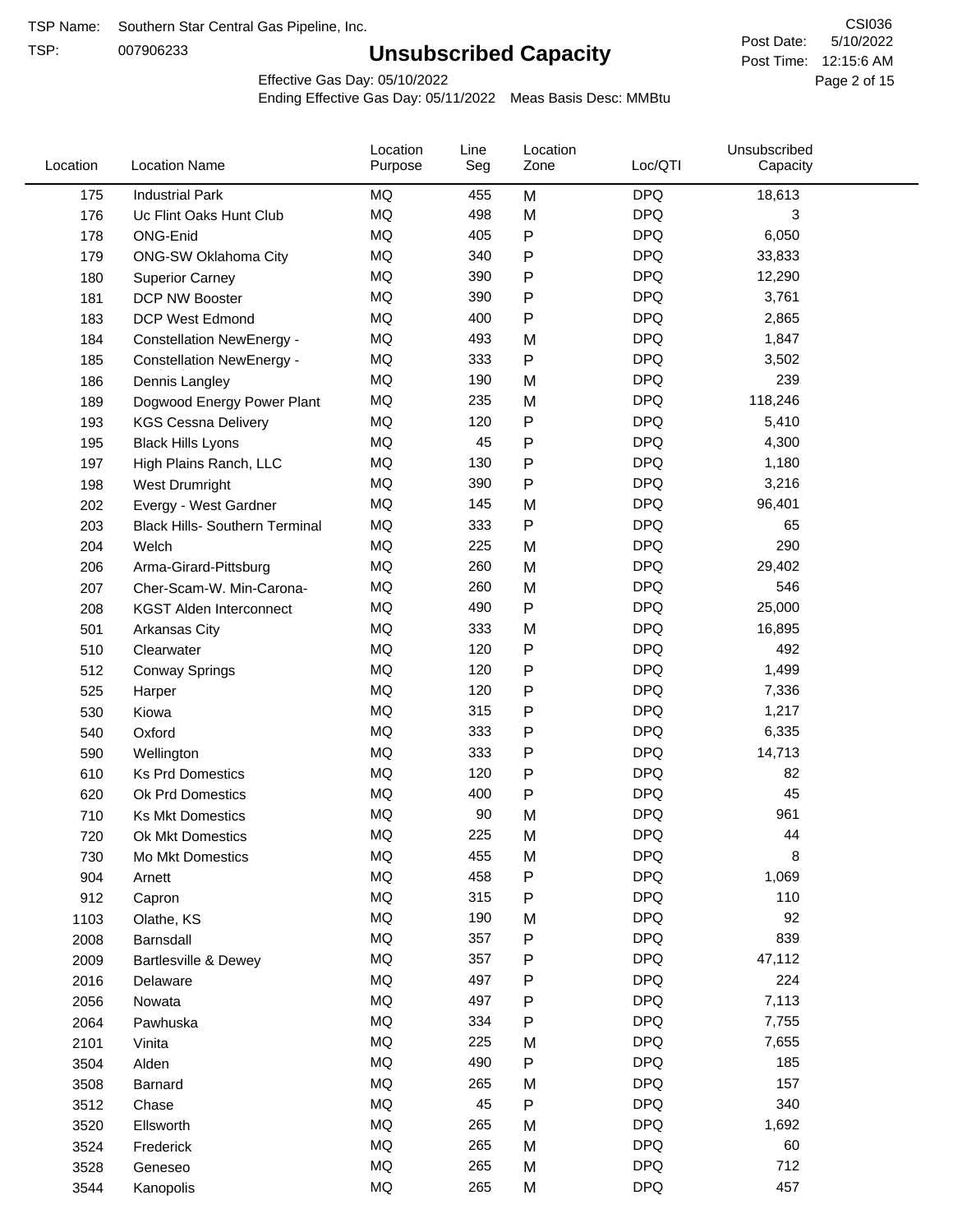TSP: 

# **Unsubscribed Capacity**

5/10/2022 Page 3 of 15 Post Time: 12:15:6 AM CSI036 Post Date:

Effective Gas Day: 05/10/2022

| Location | <b>Location Name</b>      | Location<br>Purpose | Line<br>Seg | Location<br>Zone | Loc/QTI    | Unsubscribed<br>Capacity |  |
|----------|---------------------------|---------------------|-------------|------------------|------------|--------------------------|--|
| 3548     | Lincoln                   | <b>MQ</b>           | 265         | M                | <b>DPQ</b> | 4,528                    |  |
| 3551     | Lucas                     | MQ                  | 265         | M                | <b>DPQ</b> | 711                      |  |
| 3553     | Luray                     | MQ                  | 265         | M                | <b>DPQ</b> | 77                       |  |
| 3555     | Minneapolis               | MQ                  | 265         | M                | <b>DPQ</b> | 1,424                    |  |
| 3572     | Raymond                   | <b>MQ</b>           | 490         | $\mathsf{P}$     | <b>DPQ</b> | 75                       |  |
| 3576     | Sylvan Grove              | MQ                  | 265         | M                | <b>DPQ</b> | 134                      |  |
| 3588     | Vesper                    | MQ                  | 265         | M                | <b>DPQ</b> | 42                       |  |
| 3608     | <b>Beloit</b>             | MQ                  | 265         | M                | <b>DPQ</b> | 12,605                   |  |
| 3610     | <b>Burr Oak</b>           | MQ                  | 265         | M                | <b>DPQ</b> | 168                      |  |
| 3612     | <b>Cawker City</b>        | MQ                  | 265         | M                | <b>DPQ</b> | 625                      |  |
| 3616     | Downs                     | MQ                  | 265         | M                | <b>DPQ</b> | 382                      |  |
| 3620     | Esbon                     | MQ                  | 265         | M                | <b>DPQ</b> | 63                       |  |
| 3624     | Formosa                   | MQ                  | 265         | M                | <b>DPQ</b> | 120                      |  |
| 3628     | Glen Elder                | MQ                  | 265         | M                | <b>DPQ</b> | 125                      |  |
| 3640     | Jewell                    | MQ                  | 265         | M                | <b>DPQ</b> | 66                       |  |
| 3648     | Lebanon                   | MQ                  | 265         | M                | <b>DPQ</b> | 178                      |  |
| 3652     | Mankato                   | MQ                  | 265         | M                | <b>DPQ</b> | 1,807                    |  |
| 3654     | Montrose                  | <b>MQ</b>           | 265         | M                | <b>DPQ</b> | 192                      |  |
| 3660     | Osborne                   | <b>MQ</b>           | 265         | M                | <b>DPQ</b> | 4,776                    |  |
| 3676     | Smith Center              | MQ                  | 265         | M                | <b>DPQ</b> | 1,401                    |  |
| 4812     | Carthage, Jasper, & Lamar | $\sf{MQ}$           | 450         | M                | <b>DPQ</b> | 5,570                    |  |
| 5002     | East Liberty Receipt      | M <sub>2</sub>      | 260         | M                | <b>RPQ</b> | 42,602                   |  |
| 6565     | Murray Gil Plant          | MQ                  | 120         | $\mathsf{P}$     | <b>DPQ</b> | 166,038                  |  |
| 6704     | Atlanta                   | MQ                  | 333         | M                | <b>DPQ</b> | 107                      |  |
| 6706     | Augusta & Leon            | MQ                  | 295         | ${\sf P}$        | <b>DPQ</b> | 46,347                   |  |
| 6712     | Benton                    | MQ                  | 300         | M                | <b>DPQ</b> | 22                       |  |
| 6714     | Burden                    | <b>MQ</b>           | 333         | M                | <b>DPQ</b> | 137                      |  |
| 6716     | Cambridge                 | MQ                  | 333         | M                | <b>DPQ</b> | 83                       |  |
| 6720     | Dexter                    | MQ                  | 333         | M                | <b>DPQ</b> | 128                      |  |
| 6722     | Douglas                   | $\sf{MQ}$           | 295         | ${\sf P}$        | <b>DPQ</b> | 4,069                    |  |
| 6724     | El Dorado                 | MQ                  | 300         | M                | <b>DPQ</b> | 14,336                   |  |
| 6764     | Potwin                    | $\sf{MQ}$           | 300         | M                | <b>DPQ</b> | 125                      |  |
| 6780     | Towanda                   | MQ                  | 300         | M                | <b>DPQ</b> | 6                        |  |
| 6828     | Grenola                   | $\sf{MQ}$           | 333         | M                | <b>DPQ</b> | 127                      |  |
| 6852     | Madison                   | MQ                  | 140         | M                | <b>DPQ</b> | 379                      |  |
| 6860     | Olpe                      | MQ                  | 140         | M                | <b>DPQ</b> | 129                      |  |
| 7158     | <b>OFS Maysville</b>      | M <sub>2</sub>      | 385         | ${\sf P}$        | <b>RPQ</b> | 2,486                    |  |
| 9012     | Circleville               | $\sf{MQ}$           | 90          | M                | <b>DPQ</b> | 133                      |  |
| 9020     | Everest                   | $\sf{MQ}$           | 90          | M                | <b>DPQ</b> | 167                      |  |
| 9024     | Fairview                  | $\sf{MQ}$           | 90          | M                | <b>DPQ</b> | 171                      |  |
| 9026     | <b>Falls City</b>         | MQ                  | 90          | M                | <b>DPQ</b> | 12,490                   |  |
| 9032     | Hamlin                    | MQ                  | 90          | M                | <b>DPQ</b> | 50                       |  |
| 9034     | Hiawatha                  | MQ                  | 90          | M                | <b>DPQ</b> | 2,895                    |  |
| 9036     | Holton                    | MQ                  | 90          | M                | <b>DPQ</b> | 4,675                    |  |
| 9038     | Horton                    | $\sf{MQ}$           | 90          | M                | <b>DPQ</b> | 1,821                    |  |
| 9040     | Huron                     | MQ                  | 90          | M                | <b>DPQ</b> | 30                       |  |
| 9042     | Highland & Robinson       | MQ                  | 90          | M                | <b>DPQ</b> | 844                      |  |
| 9052     | Morrill                   | $\sf{MQ}$           | 90          | M                | <b>DPQ</b> | 228                      |  |
| 9054     | Muscotah                  | $\sf{MQ}$           | 90          | M                | <b>DPQ</b> | 612                      |  |
|          |                           |                     |             |                  |            |                          |  |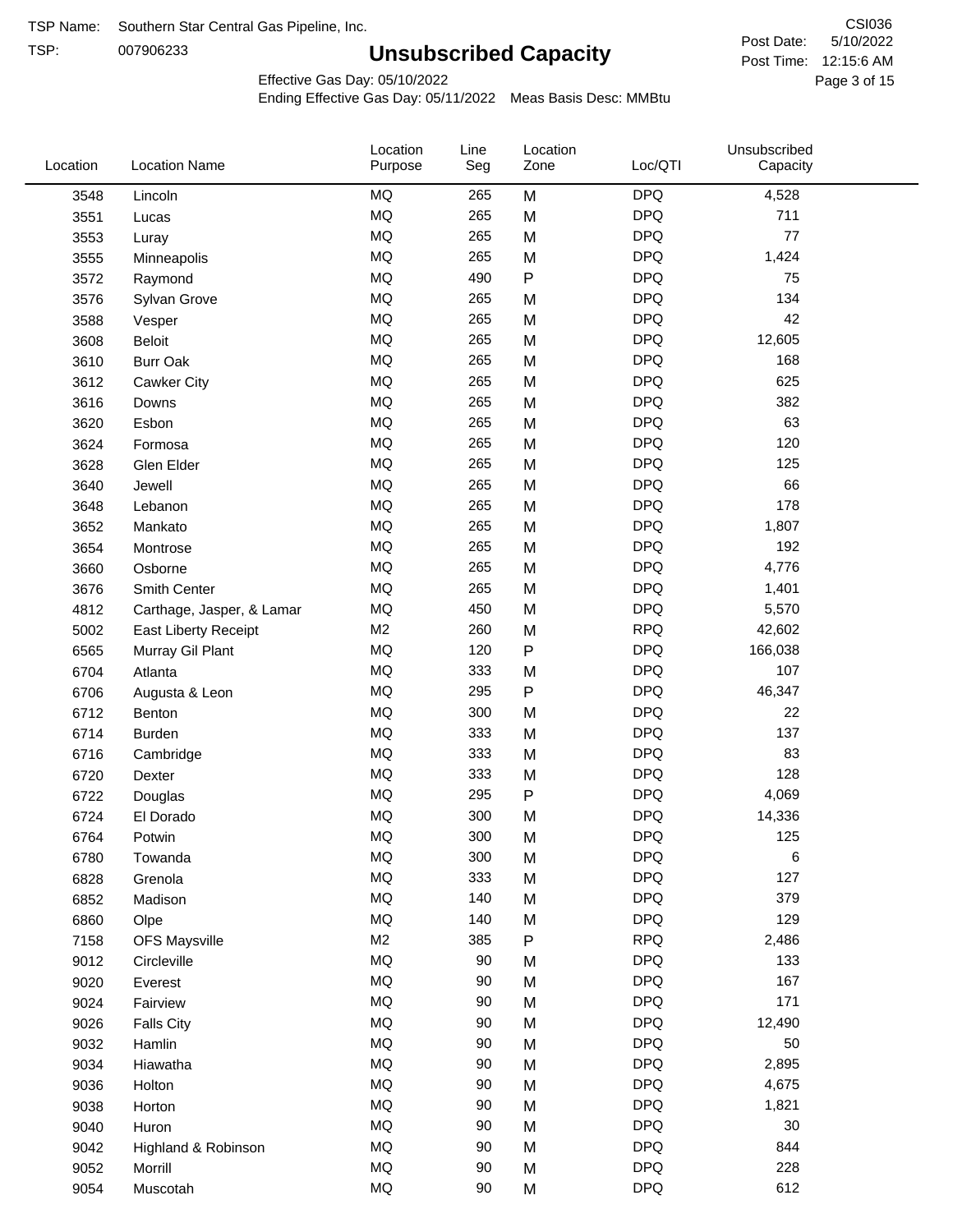TSP:

## **Unsubscribed Capacity**

5/10/2022 Page 4 of 15 Post Time: 12:15:6 AM CSI036 Post Date:

Effective Gas Day: 05/10/2022

| Location | <b>Location Name</b>            | Location<br>Purpose | Line<br>Seg | Location<br>Zone | Loc/QTI    | Unsubscribed<br>Capacity |  |
|----------|---------------------------------|---------------------|-------------|------------------|------------|--------------------------|--|
| 9057     | Netawaka                        | MQ                  | 90          | M                | <b>DPQ</b> | 48                       |  |
| 9059     | Nortonville & Winchester        | <b>MQ</b>           | 180         | M                | <b>DPQ</b> | 12                       |  |
| 9064     | Oskaloosa                       | MQ                  | 180         | M                | <b>DPQ</b> | 177                      |  |
| 9066     | Ozawkie                         | <b>MQ</b>           | 180         | M                | <b>DPQ</b> | 231                      |  |
| 9075     | Reserve                         | <b>MQ</b>           | 90          | M                | <b>DPQ</b> | 72                       |  |
| 9079     | Sabetha                         | <b>MQ</b>           | 90          | M                | <b>DPQ</b> | 11,276                   |  |
| 9091     | <b>Valley Falls</b>             | MQ                  | 180         | M                | <b>DPQ</b> | 1,271                    |  |
| 9093     | Wathena, Elwood & Troy          | <b>MQ</b>           | 250         | M                | <b>DPQ</b> | 6,996                    |  |
| 9095     | Whiting                         | MQ                  | 90          | M                | <b>DPQ</b> | 40                       |  |
| 9097     | Willis                          | <b>MQ</b>           | 90          | M                | <b>DPQ</b> | 208                      |  |
| 9657     | South Glavin, KS TB             | <b>MQ</b>           | 145         | M                | <b>DPQ</b> | 36,000                   |  |
| 9835     | Hutchinson                      | <b>MQ</b>           | 490         | P                | <b>DPQ</b> | 279                      |  |
| 10731    | Chelin Pld                      | M <sub>2</sub>      | 315         | P                | <b>RPQ</b> | 12,086                   |  |
| 10847    | Olathe, KS East TB              | <b>MQ</b>           | 145         | M                | <b>DPQ</b> | 1,000                    |  |
| 10997    | EGT Jane - Receipt              | M <sub>2</sub>      | 423         | M                | <b>RPQ</b> | 146,982                  |  |
| 11138    | Anr Brown Emergency             | M <sub>2</sub>      | 90          | M                | <b>RPQ</b> | 23,860                   |  |
| 11377    | Transwestern Canadian - Rec.    | M <sub>2</sub>      | 458         | P                | <b>RPQ</b> | 56,705                   |  |
| 11435    | <b>OkTex Marsh Interconnect</b> | M <sub>2</sub>      | 458         | $\mathsf{P}$     | <b>RPQ</b> | 47,447                   |  |
| 11704    | Alba-Purcell-Neck City          | <b>MQ</b>           | 450         | M                | <b>DPQ</b> | 77                       |  |
| 11709    | Carl Junction                   | <b>MQ</b>           | 260         | M                | <b>DPQ</b> | 3,766                    |  |
| 11712    | Carterville                     | <b>MQ</b>           | 450         | M                | <b>DPQ</b> | 6,134                    |  |
| 11716    | Duenweg                         | <b>MQ</b>           | 450         | M                | <b>DPQ</b> | 1,984                    |  |
| 11740    | Joplin-Galloway                 | <b>MQ</b>           | 450         | M                | <b>DPQ</b> | 44,900                   |  |
| 11772    | <b>Reddings Mill</b>            | <b>MQ</b>           | 225         | M                | <b>DPQ</b> | 370                      |  |
| 11776    | Saginaw                         | <b>MQ</b>           | 450         | M                | <b>DPQ</b> | 82                       |  |
| 11778    | Smithfield                      | <b>MQ</b>           | 260         | M                | <b>DPQ</b> | 50                       |  |
| 11779    | <b>Stones Corner</b>            | <b>MQ</b>           | 450         | M                | <b>DPQ</b> | 67                       |  |
| 11792    | Webb City                       | <b>MQ</b>           | 450         | M                | <b>DPQ</b> | 3,052                    |  |
| 12723    | DCP - Kingfisher                | M <sub>2</sub>      | 400         | P                | <b>RPQ</b> | 12,876                   |  |
| 12782    | Herndon Pld                     | M <sub>2</sub>      | 333         | M                | <b>RPQ</b> | 2,822                    |  |
| 13011    | <b>OGT Mutual</b>               | M <sub>2</sub>      | 458         | P                | <b>RPQ</b> | 102,797                  |  |
| 13144    | Own Resources - Waverly         | M <sub>2</sub>      | 490         | P                | <b>RPQ</b> | 29,475                   |  |
| 13194    | <b>Superior Carney Plant</b>    | M <sub>2</sub>      | 390         | P                | <b>RPQ</b> | 36,616                   |  |
| 13565    | St. Francis                     | M <sub>2</sub>      | 490         | P                | <b>RPQ</b> | 17,798                   |  |
| 13604    | Olathe, KS Naval Base TB        | MQ                  | 190         | M                | <b>DPQ</b> | 4,000                    |  |
| 13644    | Kansas City, Kansas             | MQ                  | 115         | M                | <b>DPQ</b> | 170,108                  |  |
| 13735    | State Line Pld                  | M <sub>2</sub>      | 490         | P                | <b>RPQ</b> | 15,750                   |  |
| 13745    | Kansas City, MO                 | MQ                  | 195         | M                | <b>DPQ</b> | 165,756                  |  |
| 13746    | Grain Valley & Lake Lotawana    | MQ                  | 235         | M                | <b>DPQ</b> | 223,050                  |  |
| 13747    | Kentucky Avenue                 | MQ                  | 235         | M                | <b>DPQ</b> | 60,000                   |  |
| 13748    | 47th & 71st & Stateline         | MQ                  | 115         | M                | <b>DPQ</b> | 267,453                  |  |
| 13906    | Bonny Reservoir Pld             | M <sub>2</sub>      | 490         | P                | <b>RPQ</b> | 44,606                   |  |
| 14027    | Mullendore Pld                  | M <sub>2</sub>      | 335         | P                | <b>RPQ</b> | 6,646                    |  |
| 14155    | Chase County Pld                | M <sub>2</sub>      | 140         | M                | <b>RPQ</b> | 3,841                    |  |
| 14377    | DCP Mustang Plt                 | M <sub>2</sub>      | 340         | P                | <b>RPQ</b> | 11,744                   |  |
| 14391    | <b>REP - North Williams</b>     | M <sub>2</sub>      | 495         | M                | <b>RPQ</b> | 32,434                   |  |
| 14513    | Cimarron Pipeline               | M <sub>2</sub>      | 315         | P                | <b>RPQ</b> | 9,761                    |  |
| 14872    | Own Resources - Wray            | M <sub>2</sub>      | 490         | P                | <b>RPQ</b> | 16,513                   |  |
| 14965    | CIG Riner                       | M <sub>2</sub>      | 490         | P                | <b>RPQ</b> | 51,538                   |  |
|          |                                 |                     |             |                  |            |                          |  |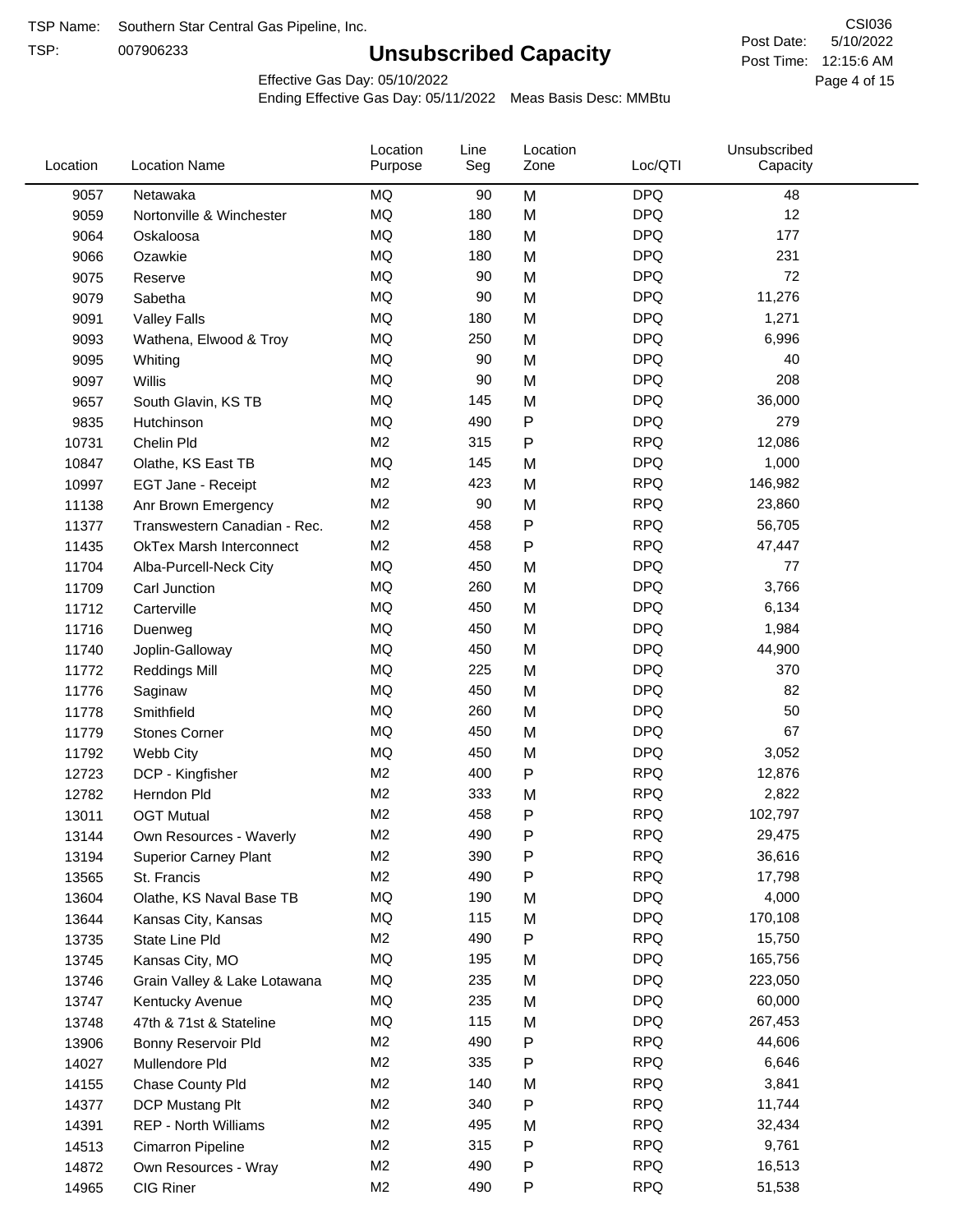TSP:

## **Unsubscribed Capacity**

5/10/2022 Page 5 of 15 Post Time: 12:15:6 AM CSI036 Post Date:

Effective Gas Day: 05/10/2022

| Location | <b>Location Name</b>               | Location<br>Purpose | Line<br>Seg | Location<br>Zone | Loc/QTI    | Unsubscribed<br>Capacity |  |
|----------|------------------------------------|---------------------|-------------|------------------|------------|--------------------------|--|
| 14971    | <b>KGST Ark River</b>              | M <sub>2</sub>      | 130         | P                | <b>RPQ</b> | 56,934                   |  |
| 15011    | <b>EOIT Noble</b>                  | M <sub>2</sub>      | 400         | P                | <b>RPQ</b> | 46,050                   |  |
| 15012    | Cleveland Mo                       | <b>MQ</b>           | 235         | M                | <b>DPQ</b> | 26                       |  |
| 15020    | East Lynne & Garden City           | <b>MQ</b>           | 235         | M                | <b>DPQ</b> | 830                      |  |
| 15024    | Freeman                            | <b>MQ</b>           | 235         | M                | <b>DPQ</b> | 76                       |  |
| 15032    | Holden                             | <b>MQ</b>           | 235         | M                | <b>DPQ</b> | 4,017                    |  |
| 15044    | Kingsville                         | <b>MQ</b>           | 235         | M                | <b>DPQ</b> | 41                       |  |
| 15050    | Lone Jack                          | <b>MQ</b>           | 235         | M                | <b>DPQ</b> | 288                      |  |
| 15064    | Peculiar                           | <b>MQ</b>           | 235         | M                | <b>DPQ</b> | 2,265                    |  |
| 15066    | Pleasant Hill                      | <b>MQ</b>           | 235         | M                | <b>DPQ</b> | 4,776                    |  |
| 15117    | Hulah                              | M <sub>2</sub>      | 335         | P                | <b>RPQ</b> | 2,730                    |  |
| 15142    | <b>EOIT McClain</b>                | M <sub>2</sub>      | 385         | P                | <b>RPQ</b> | 91,338                   |  |
| 15216    | Dearborn MO                        | MQ                  | 250         | M                | <b>DPQ</b> | 1,372                    |  |
| 15223    | Nimrod                             | M <sub>2</sub>      | 340         | P                | <b>RPQ</b> | 23,446                   |  |
| 15236    | Questar Skull Creek                | M <sub>2</sub>      | 490         | P                | <b>RPQ</b> | 49,874                   |  |
| 15253    | DCP - Cimarron Plant               | M <sub>2</sub>      | 458         | Ρ                | <b>RPQ</b> | 117,425                  |  |
| 15256    | New Market & Trimble               | <b>MQ</b>           | 250         | M                | <b>DPQ</b> | 92                       |  |
| 15266    | <b>CIG Floris</b>                  | M <sub>2</sub>      | 315         | Ρ                | <b>RPQ</b> | 81,012                   |  |
| 15300    | <b>OFS Stateline</b>               | M <sub>2</sub>      | 458         | P                | <b>RPQ</b> | 48,284                   |  |
| 15343    | St. Francis Pld                    | M <sub>2</sub>      | 490         | P                | <b>RPQ</b> | 13,960                   |  |
| 15405    | Golden Gas Pld                     | M <sub>2</sub>      | 315         | P                | <b>RPQ</b> | 25,274                   |  |
| 15430    | Velma Gas Plant                    | M <sub>2</sub>      | 385         | Ρ                | <b>RPQ</b> | 53,846                   |  |
| 15433    | Scout - Satanta                    | M <sub>2</sub>      | 130         | P                | <b>RPQ</b> | 185,442                  |  |
| 15857    | DCP - Sholem                       | M <sub>2</sub>      | 385         | P                | <b>RPQ</b> | 2,182                    |  |
| 15907    | Cowley Gas Systems, LLC            | M <sub>2</sub>      | 333         | M                | <b>RPQ</b> | 3,084                    |  |
| 16013    | South Olathe TB                    | MQ                  | 145         | M                | <b>DPQ</b> | 24,000                   |  |
| 16289    | Scout - Jayhawk                    | M <sub>2</sub>      | 130         | Ρ                | <b>RPQ</b> | 125,886                  |  |
| 16294    | Wamsutter - Echo Springs           | M <sub>2</sub>      | 490         | P                | <b>RPQ</b> | 223,278                  |  |
| 16376    | Salt Plains Storage                | M <sub>2</sub>      | 315         | P                | <b>RPQ</b> | 225,257                  |  |
| 16453    | <b>ETC Texas Pipeline Beaver</b>   | M <sub>2</sub>      | 315         | Ρ                | <b>RPQ</b> | 86,510                   |  |
| 16478    | Envirotek Fuel Systems Inc         | M <sub>2</sub>      | 497         | Ρ                | <b>RPQ</b> | 4,818                    |  |
| 16508    | <b>Blue Jacket</b>                 | <b>MQ</b>           | 225         | M                | <b>DPQ</b> | 81                       |  |
| 16516    | Commerce                           | MQ                  | 225         | M                | <b>DPQ</b> | 6,869                    |  |
| 16532    | Hockerville                        | <b>MQ</b>           | 225         | M                | <b>DPQ</b> | 219                      |  |
| 16534    | Quapaw                             | M <sub>2</sub>      | 225         | M                | <b>RPQ</b> | 29,362                   |  |
| 16552    | Miami                              | MQ                  | 225         | M                | <b>DPQ</b> | 28,664                   |  |
| 16562    | Republican                         | M <sub>2</sub>      | 490         | P                | <b>RPQ</b> | 108,219                  |  |
| 16568    | Quapaw                             | <b>MQ</b>           | 225         | M                | <b>DPQ</b> | 342                      |  |
| 16582    | EnergyVest - W Lenapah             | M <sub>2</sub>      | 225         | M                | <b>RPQ</b> | 17,625                   |  |
| 16583    | Cranor Tap                         | M <sub>2</sub>      | 497         | Ρ                | <b>RPQ</b> | 6,060                    |  |
| 16584    | Oneok Westex Hemphill              | M <sub>2</sub>      | 458         | Ρ                | <b>RPQ</b> | 39,428                   |  |
| 16592    | <b>TIGT Sugar Creek</b>            | M <sub>2</sub>      | 235         | M                | <b>RPQ</b> | 15,186                   |  |
| 16593    | <b>TIGT Glavin</b>                 | M <sub>2</sub>      | 190         | M                | <b>RPQ</b> | 113,678                  |  |
| 16604    | Osage Hills                        | M <sub>2</sub>      | 357         | Ρ                | <b>RPQ</b> | 10,303                   |  |
| 16620    | <b>ETC Texas Pipeline Canadian</b> | M <sub>2</sub>      | 458         | Ρ                | <b>RPQ</b> | 39,194                   |  |
| 16621    | <b>ETC Texas Pipeline Hemphill</b> | M <sub>2</sub>      | 458         | Ρ                | <b>RPQ</b> | 61,340                   |  |
| 16667    | ECQ Pipeline - Powell              | M <sub>2</sub>      | 117         | M                | <b>RPQ</b> | 13,610                   |  |
| 16679    | Fox Plant                          | M <sub>2</sub>      | 385         | Ρ                | <b>RPQ</b> | 5,174                    |  |
| 16746    | Roxanna                            | M <sub>2</sub>      | 495         | M                | <b>RPQ</b> | 4,505                    |  |
|          |                                    |                     |             |                  |            |                          |  |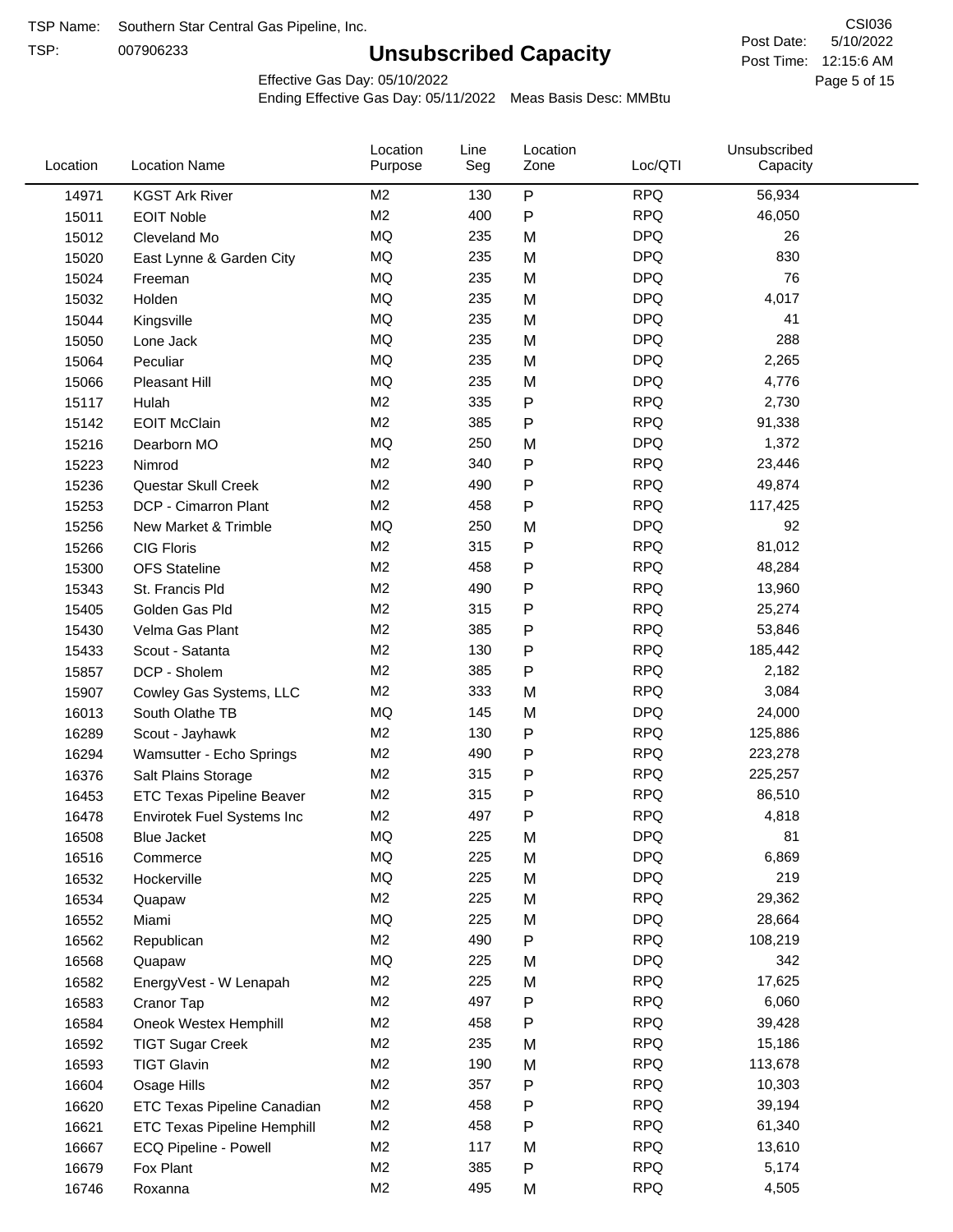TSP:

## **Unsubscribed Capacity**

5/10/2022 Page 6 of 15 Post Time: 12:15:6 AM CSI036 Post Date:

Effective Gas Day: 05/10/2022

| Location | <b>Location Name</b>             | Location<br>Purpose | Line<br>Seg | Location<br>Zone | Loc/QTI    | Unsubscribed<br>Capacity |  |
|----------|----------------------------------|---------------------|-------------|------------------|------------|--------------------------|--|
| 16747    | RedBud-Thayer Tap                | M <sub>2</sub>      | 495         | M                | <b>RPQ</b> | 4,872                    |  |
| 16750    | Dilworth Rms                     | M2                  | 333         | ${\sf P}$        | <b>RPQ</b> | 5,334                    |  |
| 16757    | River Rock - Fireside            | M <sub>2</sub>      | 495         | M                | <b>RPQ</b> | 66,400                   |  |
| 16774    | River Rock - E Lenapah           | M <sub>2</sub>      | 225         | M                | <b>RPQ</b> | 17,605                   |  |
| 16794    | <b>NNG Kiowa</b>                 | M2                  | 130         | P                | <b>RPQ</b> | 73,872                   |  |
| 16798    | <b>Endeavor Energy Resources</b> | M <sub>2</sub>      | 225         | M                | <b>RPQ</b> | 9,982                    |  |
| 16802    | Sunwest                          | M2                  | 117         | M                | <b>RPQ</b> | 6,183                    |  |
| 16806    | Bluco- East Wann                 | M <sub>2</sub>      | 225         | M                | <b>RPQ</b> | 8,850                    |  |
| 16807    | Bitter Creek Eckley Pld-Yuma     | M2                  | 490         | P                | <b>RPQ</b> | 35,096                   |  |
| 16812    | <b>RiverGas</b>                  | M2                  | 95          | M                | <b>RPQ</b> | 5,590                    |  |
| 16813    | Cheyenne Plains - Sand Dune      | M <sub>2</sub>      | 130         | P                | <b>RPQ</b> | 395,434                  |  |
| 16817    | <b>Midwest Energy</b>            | M2                  | 495         | M                | <b>RPQ</b> | 7,179                    |  |
| 16819    | River Rock- Keeton               | M <sub>2</sub>      | 225         | M                | <b>RPQ</b> | 9,535                    |  |
| 16820    | Superior - Hemphill              | M <sub>2</sub>      | 458         | P                | <b>RPQ</b> | 50,052                   |  |
| 16821    | Yuma West                        | M <sub>2</sub>      | 490         | P                | <b>RPQ</b> | 15,688                   |  |
| 16822    | Jayhawk PLD                      | M2                  | 95          | M                | <b>RPQ</b> | 4,292                    |  |
| 16824    | Coon Creek                       | M2                  | 497         | P                | <b>RPQ</b> | 8,858                    |  |
| 16835    | Shiloh                           | M2                  | 495         | M                | <b>RPQ</b> | 8,573                    |  |
| 16836    | Evergy - South Harper            | MQ                  | 235         | M                | <b>DPQ</b> | 86,400                   |  |
| 16837    | <b>EKAE Ethanol Plant</b>        | MQ                  | 496         | M                | <b>DPQ</b> | 1,397                    |  |
| 16840    | Nearman Creek Power Plant        | MQ                  | 195         | M                | <b>DPQ</b> | 28,800                   |  |
| 16844    | <b>Montgomery County</b>         | M2                  | 260         | M                | <b>RPQ</b> | 8,000                    |  |
| 16848    | Colt-Liberty                     | M2                  | 260         | M                | <b>RPQ</b> | 4,000                    |  |
| 16849    | City of Mulvane Power Plant      | MQ                  | 120         | ${\sf P}$        | <b>DPQ</b> | 2,880                    |  |
| 16850    | Escalera - Cow Creek             | M2                  | 490         | $\mathsf{P}$     | <b>RPQ</b> | 66,094                   |  |
| 16852    | Southeastern KS P/L Wilson       | M <sub>2</sub>      | 495         | M                | <b>RPQ</b> | 60,000                   |  |
| 16857    | Superior - Cashion               | M2                  | 400         | P                | <b>RPQ</b> | 10,482                   |  |
| 16862    | Superior - Perkins               | M2                  | 390         | P                | <b>RPQ</b> | 21,660                   |  |
| 16865    | RedBud-Mound Valley              | M2                  | 260         | M                | <b>RPQ</b> | 8,000                    |  |
| 16871    | <b>TIGT Grant</b>                | M <sub>2</sub>      | 130         | P                | <b>RPQ</b> | 50,000                   |  |
| 16872    | River Rock - Jayhawk             | M <sub>2</sub>      | 495         | M                | <b>RPQ</b> | 57,579                   |  |
| 16873    | Layne Energy Sycamore            | M <sub>2</sub>      | 495         | M                | <b>RPQ</b> | 15,000                   |  |
| 16875    | Crenshaw Road                    | MQ                  | 455         | M                | <b>DPQ</b> | 33,611                   |  |
| 16877    | Acme Energy Services, Inc.       | M <sub>2</sub>      | 260         | M                | <b>RPQ</b> | 8,000                    |  |
| 16880    | Cottonwood                       | M <sub>2</sub>      | 235         | M                | <b>RPQ</b> | 1,000                    |  |
| 16883    | Cherryvale Boorigie PLd          | M <sub>2</sub>      | 495         | M                | <b>RPQ</b> | 34,135                   |  |
| 16884    | <b>Keystone Delivery</b>         | MQ                  | 390         | P                | <b>DPQ</b> | 6,067                    |  |
| 16890    | ADM/Deerfield                    | MQ                  | 95          | M                | <b>DPQ</b> | 6,078                    |  |
| 16891    | <b>KP Liberty</b>                | M <sub>2</sub>      | 260         | M                | <b>RPQ</b> | 8,300                    |  |
| 16897    | REP - South Williams             | M <sub>2</sub>      | 117         | M                | <b>RPQ</b> | 30,198                   |  |
| 16905    | <b>NEOK Production Company,</b>  | M <sub>2</sub>      | 225         | M                | <b>RPQ</b> | 7,970                    |  |
| 16908    | River Rock - Ft. Scott           | M <sub>2</sub>      | 495         | M                | <b>RPQ</b> | 54,600                   |  |
| 16911    | Evergy - Lake Road               | MQ                  | 250         | M                | <b>DPQ</b> | 34,400                   |  |
| 16912    | Targa - Waynoka                  | M <sub>2</sub>      | 315         | P                | <b>RPQ</b> | 157,111                  |  |
| 16916    | Kansas Ethanol, LLC              | MQ                  | 490         | P                | <b>DPQ</b> | 3,500                    |  |
| 16917    | Downstream Casino                | MQ                  | 225         | M                | <b>DPQ</b> | 1,510                    |  |
| 16918    | Show Me Ethanol                  | MQ                  | 425         | M                | <b>DPQ</b> | 6,623                    |  |
| 16922    | <b>Timberline Energy</b>         | M <sub>2</sub>      | 340         | P                | <b>RPQ</b> | 6,846                    |  |
| 16923    | <b>Mid-Continent Market</b>      | MQ                  | 120         | P                | <b>DPQ</b> | 30,000                   |  |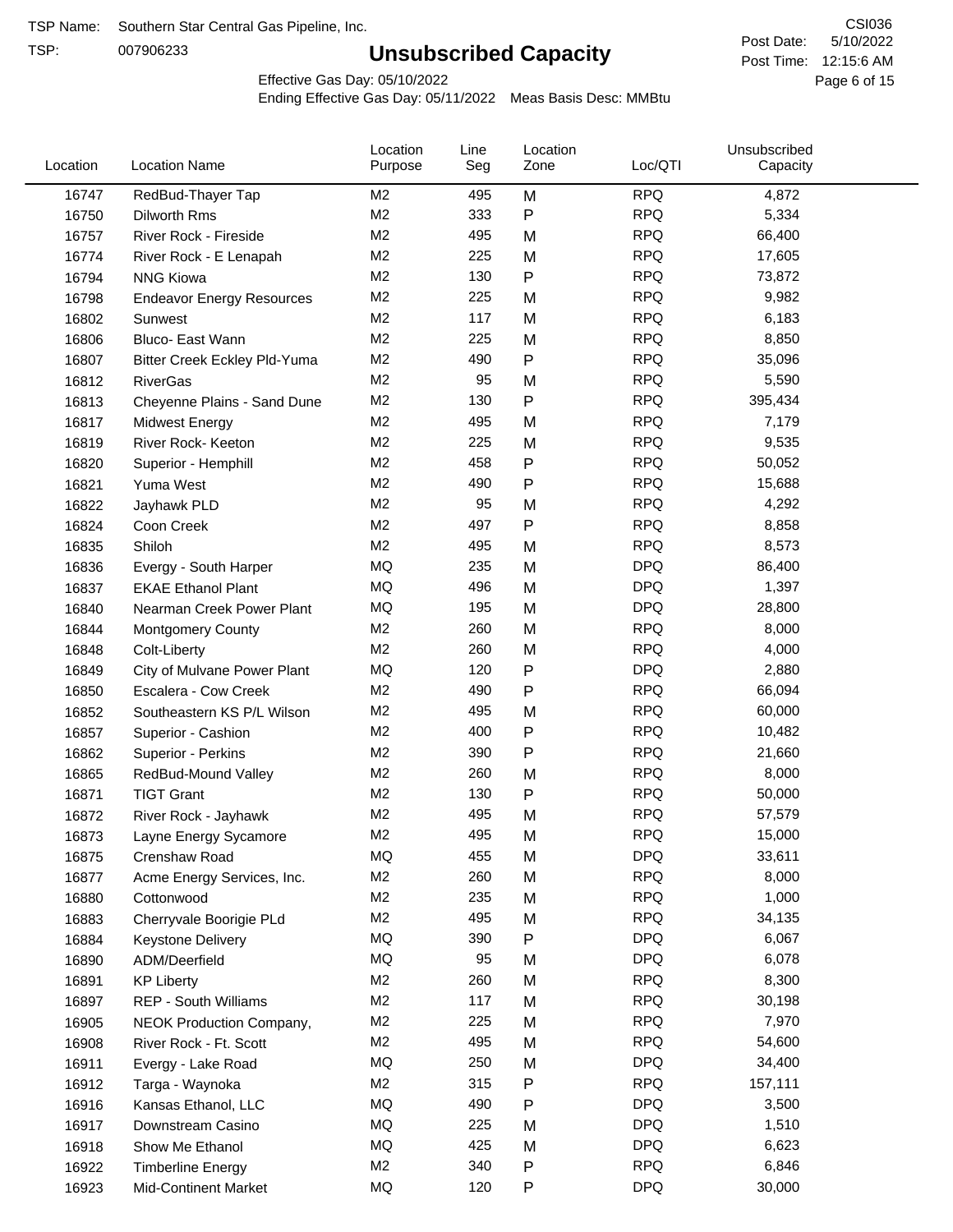TSP:

## **Unsubscribed Capacity**

5/10/2022 Page 7 of 15 Post Time: 12:15:6 AM CSI036 Post Date:

Effective Gas Day: 05/10/2022

| Location | <b>Location Name</b>                | Location<br>Purpose | Line<br>Seg | Location<br>Zone | Loc/QTI    | Unsubscribed<br>Capacity |  |
|----------|-------------------------------------|---------------------|-------------|------------------|------------|--------------------------|--|
| 16931    | Midwest Energy - Goodman            | ΜQ                  | 490         | P                | <b>DPQ</b> | 8,000                    |  |
| 16933    | Westar Emporia Energy               | MQ                  | 140         | M                | <b>DPQ</b> | 106,202                  |  |
| 16935    | River Rock - Graybill               | M <sub>2</sub>      | 260         | M                | <b>RPQ</b> | 23,168                   |  |
| 16941    | REP - Independence CDP              | M <sub>2</sub>      | 117         | M                | <b>RPQ</b> | 29,270                   |  |
| 16942    | <b>Big Timber</b>                   | M <sub>2</sub>      | 490         | $\mathsf{P}$     | <b>RPQ</b> | 49,356                   |  |
| 16945    | ETC Texas Pipeline Antelope         | M <sub>2</sub>      | 458         | $\mathsf{P}$     | <b>RPQ</b> | 110,000                  |  |
| 16949    | Summit Branson                      | MQ                  | 455         | M                | <b>DPQ</b> | 62,208                   |  |
| 16952    | <b>Overland Park</b>                | MQ                  | 115         | M                | <b>DPQ</b> | 77,485                   |  |
| 16953    | Merriam                             | MQ                  | 115         | M                | <b>DPQ</b> | 123,624                  |  |
| 16955    | Mustang Gas Products, LLC           | M <sub>2</sub>      | 405         | $\mathsf{P}$     | <b>RPQ</b> | 25,550                   |  |
| 16956    | Superior - Ford                     | M <sub>2</sub>      | 130         | $\mathsf{P}$     | <b>RPQ</b> | 17,375                   |  |
| 16962    | Summit Sedalia                      | <b>MQ</b>           | 235         | M                | <b>DPQ</b> | 0                        |  |
| 16967    | Noble Energy - Lilli                | M <sub>2</sub>      | 490         | P                | <b>RPQ</b> | 40,863                   |  |
| 16972    | <b>ONG Norman</b>                   | MQ                  | 385         | $\mathsf{P}$     | <b>DPQ</b> | 40                       |  |
| 16975    | Superior - Spring Creek             | M <sub>2</sub>      | 315         | $\mathsf{P}$     | <b>RPQ</b> | 7,680                    |  |
| 16976    | Bettis Asphalt & Construction       | MQ                  | 180         | M                | <b>DPQ</b> | 3,216                    |  |
| 16977    | <b>KGS Kansas Star Casino</b>       | MQ                  | 333         | P                | <b>DPQ</b> | 144                      |  |
| 16980    | <b>Black Hills Colwich</b>          | MQ                  | 120         | P                | <b>DPQ</b> | 9,995                    |  |
| 16981    | Superior - Bellmon                  | M <sub>2</sub>      | 380         | P                | <b>RPQ</b> | 63,800                   |  |
| 16983    | DCP Midstream - Ellis               | MQ                  | 458         | $\mathsf{P}$     | <b>DPQ</b> | 6,702                    |  |
| 16988    | Atmos Energy - W. Lawrence          | MQ                  | 180         | M                | <b>DPQ</b> | 127                      |  |
| 16991    | Williams Midstream North Alva       | MQ                  | 315         | $\mathsf{P}$     | <b>DPQ</b> | 1,992                    |  |
| 16992    | <b>ONG Ottawa</b>                   | MQ                  | 225         | M                | <b>DPQ</b> | 0                        |  |
| 16993    | Farmer's Gas                        | MQ                  | 130         | P                | <b>DPQ</b> | 9,000                    |  |
| 16996    | Scout Sublette Delivery             | MQ                  | 130         | P                | <b>DPQ</b> | 100                      |  |
| 16997    | Devon Energy Medford Station        | M <sub>2</sub>      | 315         | P                | <b>RPQ</b> | 30,000                   |  |
| 16998    | Cheyenne Light, Fuel and            | MQ                  | 490         | P                | <b>DPQ</b> | 90,800                   |  |
| 16999    | ETC - Crescent                      | M <sub>2</sub>      | 400         | $\mathsf{P}$     | <b>RPQ</b> | 35,000                   |  |
| 17000    | Bourbon County, KS -                | MQ                  | 95          | M                | <b>DPQ</b> |                          |  |
| 17003    | Sunflower Electric Rubart           | MQ                  | 130         | $\mathsf{P}$     | <b>DPQ</b> | 48,808                   |  |
| 17004    | <b>NGPL Beaver</b>                  | MQ                  | 315         | P                | <b>DPQ</b> | 175,000                  |  |
| 17005    | ETC - Rose Valley (Delivery)        | MQ                  | 315         | P                | <b>DPQ</b> | 5,000                    |  |
| 17006    | ETC - Rose Valley                   | M <sub>2</sub>      | 315         | P                | <b>RPQ</b> | 195,226                  |  |
| 17008    | OMPA Lamb                           | MQ                  | 335         | ${\sf P}$        | <b>DPQ</b> | 51,383                   |  |
| 17009    | <b>Grasslands Energy Centennial</b> | M <sub>2</sub>      | 490         | P                | <b>RPQ</b> | 25,000                   |  |
| 17010    | Noble Keota Receipt                 | M <sub>2</sub>      | 490         | P                | <b>RPQ</b> | 52,200                   |  |
| 17011    | Noble Keota Delivery                | MQ                  | 490         | P                | <b>DPQ</b> | 52,200                   |  |
| 17013    | Enlink - Battle Ridge               | M <sub>2</sub>      | 390         | P                | <b>RPQ</b> | 31,824                   |  |
| 17021    | <b>TIGT Yuma</b>                    | M <sub>2</sub>      | 490         | P                | <b>RPQ</b> | 24,562                   |  |
| 17033    | Kickapoo Nation School              | MQ                  | 90          | M                | <b>DPQ</b> | 300                      |  |
| 17034    | ENVIA Energy Oklahoma City,         | MQ                  | 400         | P                | <b>DPQ</b> | 3,888                    |  |
| 17035    | Ameren Columbia                     | MQ                  | 235         | M                | <b>DPQ</b> | 35,512                   |  |
| 17036    | <b>Coffeyville Resources</b>        | MQ                  | 260         | M                | <b>DPQ</b> | 39,992                   |  |
| 17050    | Atmos - Forest View                 | MQ                  | 190         | M                | <b>DPQ</b> | 4,058                    |  |
| 17052    | ONG NW Oklahoma City                | MQ                  | 340         | P                | <b>DPQ</b> | 39,000                   |  |
| 17054    | <b>ONG Guthrie</b>                  | MQ                  | 400         | P                | <b>DPQ</b> | 4,799                    |  |
| 17055    | ETC Texas Pipeline Nash             | MQ                  | 458         | P                | <b>DPQ</b> | 1,500                    |  |
| 17056    | Blue Mountain - Chisholm Trail      | M <sub>2</sub>      | 340         | P                | <b>RPQ</b> | 72,000                   |  |
| 17057    | City of Tonkawa                     | MQ                  | 380         | P                | <b>DPQ</b> | 3,000                    |  |
|          |                                     |                     |             |                  |            |                          |  |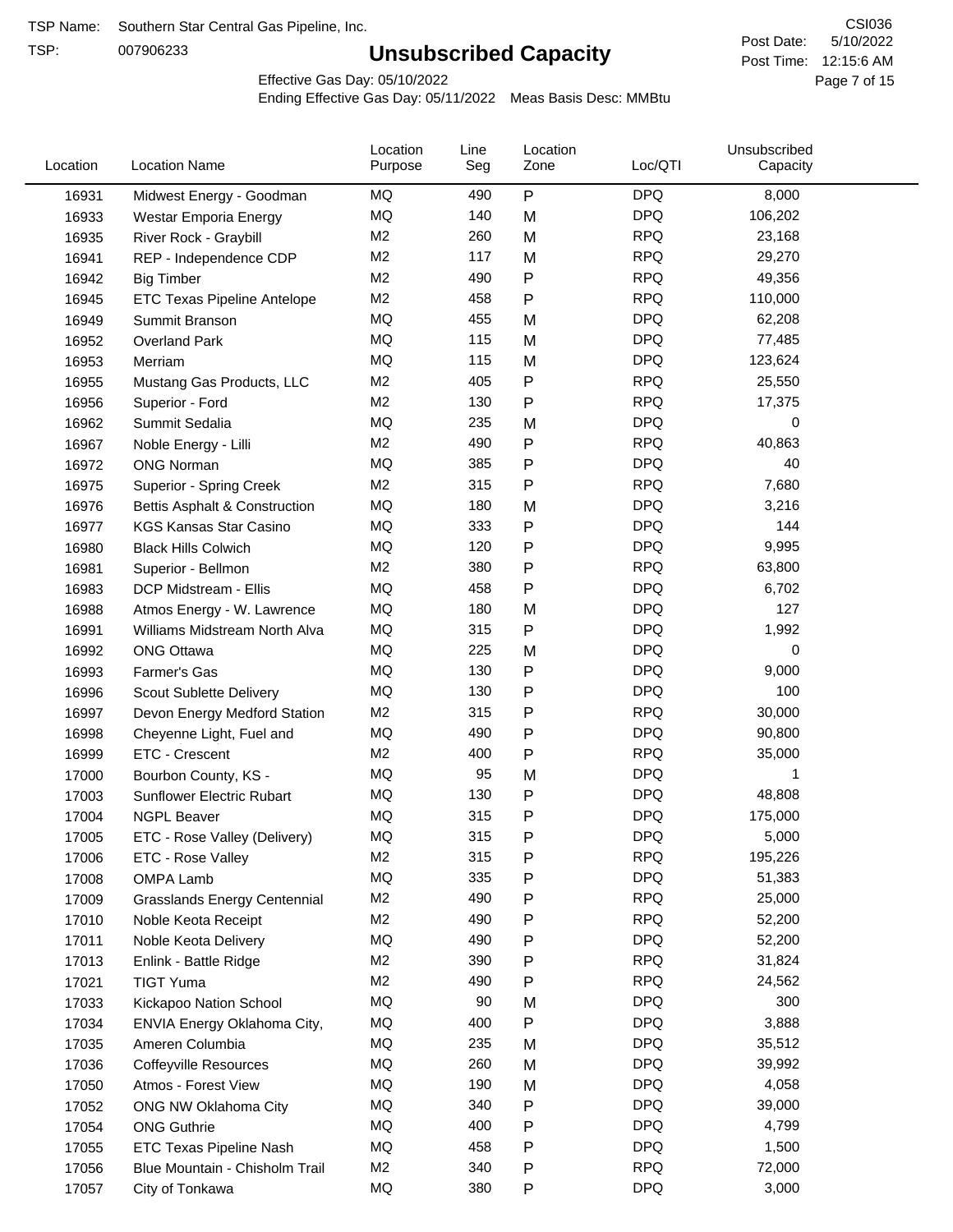TSP:

## **Unsubscribed Capacity**

5/10/2022 Page 8 of 15 Post Time: 12:15:6 AM CSI036 Post Date:

Effective Gas Day: 05/10/2022

| Location | <b>Location Name</b>           | Location<br>Purpose | Line<br>Seg | Location<br>Zone | Loc/QTI    | Unsubscribed<br>Capacity |  |
|----------|--------------------------------|---------------------|-------------|------------------|------------|--------------------------|--|
| 17058    | RPP - Hamm Landfill            | M2                  | 195         | M                | <b>RPQ</b> | 2,500                    |  |
| 17060    | Atmos-Elk City                 | MQ                  | 87          | M                | <b>DPQ</b> | 216                      |  |
| 17064    | Koch - Enid                    | MQ                  | 405         | P                | <b>DPQ</b> | 0                        |  |
| 17065    | Canyon - Redcliff (Receipt)    | M <sub>2</sub>      | 458         | P                | <b>RPQ</b> | 180,000                  |  |
| 17066    | Canyon - Redcliff (Delivery)   | MQ                  | 458         | P                | <b>DPQ</b> | 6,175                    |  |
| 17067    | Blue Mountain - Chisholm Trail | M <sub>2</sub>      | 340         | P                | <b>RPQ</b> | 70,000                   |  |
| 17068    | <b>EOIT Alfalfa</b>            | M <sub>2</sub>      | 458         | Ρ                | <b>RPQ</b> | 200,000                  |  |
| 17069    | <b>NGPL Carter</b>             | MQ                  | 385         | P                | <b>DPQ</b> | 65,000                   |  |
| 17080    | <b>ONEOK Bakken Pipeline</b>   | MQ                  | 490         | P                | <b>DPQ</b> | 360                      |  |
| 17086    | NGPL - Mutual                  | <b>MQ</b>           | 458         | P                | <b>DPQ</b> | 150,000                  |  |
| 17087    | REX-St.Joe                     | M <sub>2</sub>      | 250         | M                | <b>RPQ</b> | 78,606                   |  |
| 17091    | OGT - Maysville                | M <sub>2</sub>      | 385         | P                | <b>RPQ</b> | 110,000                  |  |
| 17096    | Northern Natural-Kiowa         | MQ                  | 130         | P                | <b>DPQ</b> | 100,000                  |  |
| 17104    | Black Hills - Plevna, KS TB    | MQ                  | 130         | Ρ                | <b>DPQ</b> | 480                      |  |
| 17105    | WIC - Cheyenne Hub             | M <sub>2</sub>      | 490         | P                | <b>RPQ</b> | 144,000                  |  |
| 17112    | Topeka Biogas (Receipt)        | M <sub>2</sub>      | 180         | M                | <b>RPQ</b> | 3,600                    |  |
| 17113    | NGPL - Ford County Receipt     | M <sub>2</sub>      | 130         | P                | <b>RPQ</b> | 190,400                  |  |
| 17119    | Waste Mgmt RNG Receipt         | M2                  | 400         | P                | <b>RPQ</b> | 2,976                    |  |
| 17404    | Anderson                       | <b>MQ</b>           | 423         | M                | <b>DPQ</b> | 1,130                    |  |
| 17406    | Ash Grove, Walnut Grove & Wil  | MQ                  | 455         | M                | <b>DPQ</b> | 2,595                    |  |
| 17408    | Aurora                         | MQ                  | 455         | M                | <b>DPQ</b> | 850                      |  |
| 17410    | <b>Billings Mo</b>             | <b>MQ</b>           | 455         | M                | <b>DPQ</b> | 2,918                    |  |
| 17414    | Clever Mo                      | <b>MQ</b>           | 455         | M                | <b>DPQ</b> | 738                      |  |
| 17416    | Crane Mo                       | <b>MQ</b>           | 455         | M                | <b>DPQ</b> | 2,944                    |  |
| 17418    | Diamond                        | <b>MQ</b>           | 455         | M                | <b>DPQ</b> | 546                      |  |
| 17426    | Freistatt                      | MQ                  | 455         | M                | <b>DPQ</b> | 256                      |  |
| 17430    | Goodman                        | <b>MQ</b>           | 423         | M                | <b>DPQ</b> | 625                      |  |
| 17448    | Lanagan                        | <b>MQ</b>           | 423         | M                | <b>DPQ</b> | 337                      |  |
| 17452    | Marionville                    | <b>MQ</b>           | 455         | M                | <b>DPQ</b> | 1,119                    |  |
| 17454    | Monett                         | MQ                  | 455         | M                | <b>DPQ</b> | 25,276                   |  |
| 17456    | Mt Vernon & Verona             | <b>MQ</b>           | 455         | M                | <b>DPQ</b> | 4,407                    |  |
| 17458    | Neosho                         | MQ                  | 455         | M                | <b>DPQ</b> | 8,597                    |  |
| 17460    | Noel & North Noel              | MQ                  | 423         | M                | <b>DPQ</b> | 19,472                   |  |
| 17462    | Nixa & Ozark                   | $\sf{MQ}$           | 455         | M                | <b>DPQ</b> | 5,340                    |  |
| 17464    | Pierce City                    | MQ                  | 455         | M                | <b>DPQ</b> | 3,281                    |  |
| 17466    | Pineville                      | MQ                  | 423         | M                | <b>DPQ</b> | 302                      |  |
| 17472    | Republic                       | MQ                  | 455         | M                | <b>DPQ</b> | 883                      |  |
| 17476    | Sarcoxie                       | MQ                  | 455         | M                | <b>DPQ</b> | 2,828                    |  |
| 17478    | Seneca                         | MQ                  | 225         | M                | <b>DPQ</b> | 9,873                    |  |
| 17492    | Wentworth                      | MQ                  | 455         | M                | <b>DPQ</b> | 193                      |  |
| 18328    | Goessel                        | MQ                  | 140         | M                | <b>DPQ</b> | 62                       |  |
| 18356    | Newton                         | MQ                  | 120         | P                | <b>DPQ</b> | 21,538                   |  |
| 19000    | Scout Jayhawk Delivery         | $\sf{MQ}$           | 130         | P                | <b>DPQ</b> | 185,442                  |  |
| 19548    | Lyndon                         | MQ                  | 140         | M                | <b>DPQ</b> | 655                      |  |
| 19552    | Melvern                        | MQ                  | 493         | M                | <b>DPQ</b> | 42                       |  |
| 19554    | Michigan Valley                | MQ                  | 140         | M                | <b>DPQ</b> | 339                      |  |
| 19564    | Pomona                         | MQ                  | 140         | M                | <b>DPQ</b> | 1,579                    |  |
| 19568    | Quenemo                        | MQ                  | 140         | M                | <b>DPQ</b> | 255                      |  |
| 19576    | Scranton                       | MQ                  | 140         | M                | <b>DPQ</b> | 632                      |  |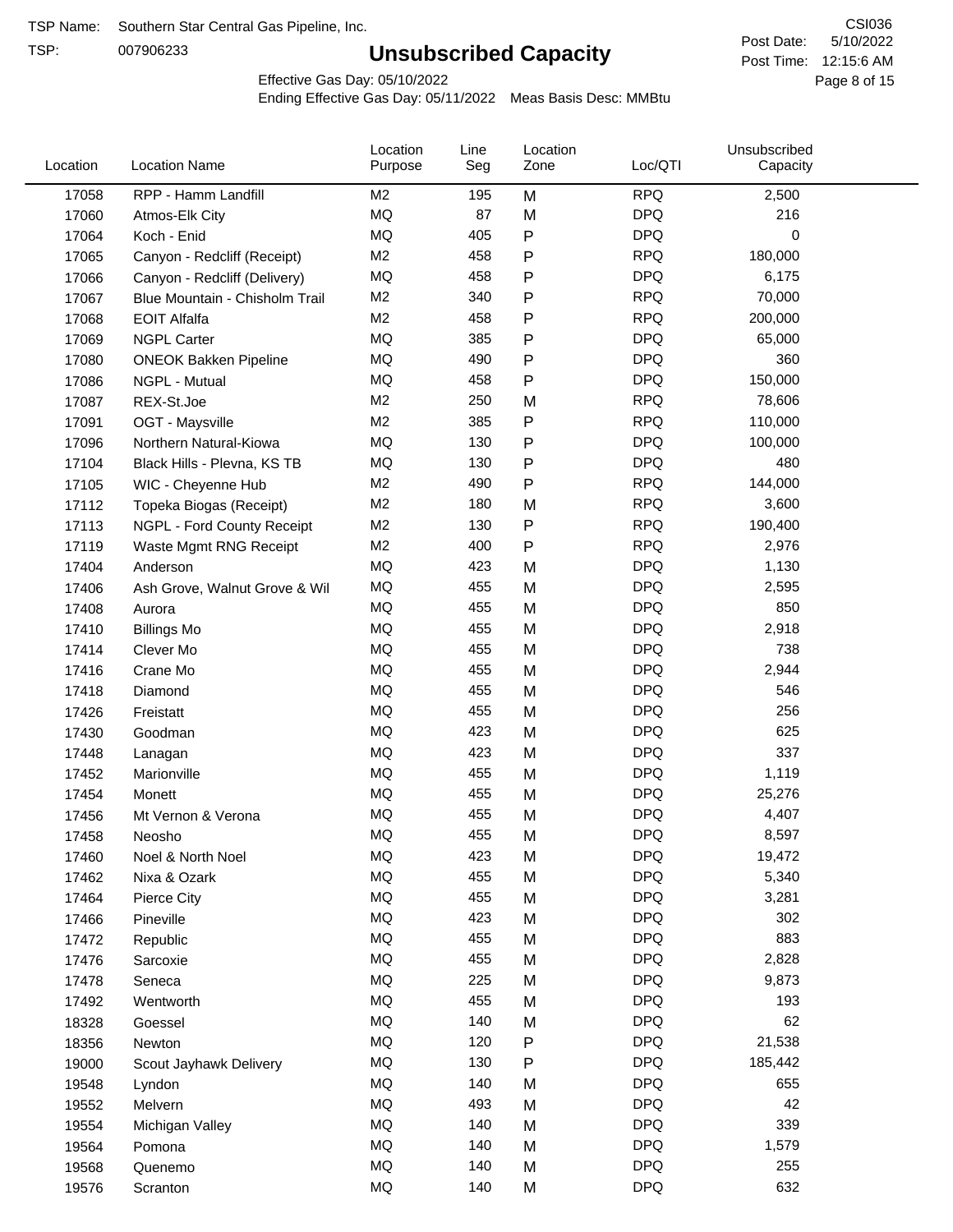TSP:

## **Unsubscribed Capacity**

5/10/2022 Page 9 of 15 Post Time: 12:15:6 AM CSI036 Post Date:

Effective Gas Day: 05/10/2022

| Location | <b>Location Name</b>  | Location<br>Purpose | Line<br>Seg | Location<br>Zone | Loc/QTI    | Unsubscribed<br>Capacity |  |
|----------|-----------------------|---------------------|-------------|------------------|------------|--------------------------|--|
| 19608    | <b>Baldwin</b>        | <b>MQ</b>           | 180         | M                | <b>DPQ</b> | 2,754                    |  |
| 19620    | Edgerton              | MQ                  | 190         | M                | <b>DPQ</b> | 14                       |  |
| 19628    | Gardner               | MQ                  | 190         | M                | <b>DPQ</b> | 2,755                    |  |
| 19648    | Lecompton             | <b>MQ</b>           | 180         | M                | <b>DPQ</b> | 109                      |  |
| 19650    | Le Loup               | <b>MQ</b>           | 190         | M                | <b>DPQ</b> | 37                       |  |
| 19660    | Ottawa                | <b>MQ</b>           | 493         | M                | <b>DPQ</b> | 6,129                    |  |
| 19664    | Perry                 | <b>MQ</b>           | 180         | M                | <b>DPQ</b> | 407                      |  |
| 19666    | Princeton             | MQ                  | 496         | M                | <b>DPQ</b> | 130                      |  |
| 19672    | Richmond              | <b>MQ</b>           | 496         | M                | <b>DPQ</b> | 374                      |  |
| 19676    | Scipio                | <b>MQ</b>           | 496         | M                | <b>DPQ</b> | 27                       |  |
| 19678    | Somerset & Rural      | MQ                  | 235         | M                | <b>DPQ</b> | 291                      |  |
| 19684    | Tonganoxie            | <b>MQ</b>           | 195         | M                | <b>DPQ</b> | 7,420                    |  |
| 19690    | Wellsville            | <b>MQ</b>           | 190         | M                | <b>DPQ</b> | 2,007                    |  |
| 20709    | <b>Bronson Etc</b>    | MQ                  | 95          | M                | <b>DPQ</b> | 360                      |  |
| 20712    | Carlyle               | <b>MQ</b>           | 495         | M                | <b>DPQ</b> | 26                       |  |
| 20714    | Cherryvale            | MQ                  | 495         | M                | <b>DPQ</b> | 586                      |  |
| 20716    | Colony                | MQ                  | 50          | M                | <b>DPQ</b> | 2,347                    |  |
| 20720    | Dennis                | <b>MQ</b>           | 495         | M                | <b>DPQ</b> | 54                       |  |
| 20725    | Erie                  | <b>MQ</b>           | 495         | M                | <b>DPQ</b> | 409                      |  |
| 20730    | Gas City & La Harpe   | MQ                  | 495         | M                | <b>DPQ</b> | 1,457                    |  |
| 20764    | Parsons               | <b>MQ</b>           | 495         | M                | <b>DPQ</b> | 19,497                   |  |
| 20766    | Petrolia              | <b>MQ</b>           | 495         | M                | <b>DPQ</b> | 18                       |  |
| 20768    | Piqua                 | <b>MQ</b>           | 220         | M                | <b>DPQ</b> | 84                       |  |
| 20775    | South Mound           | <b>MQ</b>           | 495         | M                | <b>DPQ</b> | 45                       |  |
| 20785    | Thayer                | <b>MQ</b>           | 495         | M                | <b>DPQ</b> | 88                       |  |
| 20788    | Walnut & St Paul      | MQ                  | 95          | M                | <b>DPQ</b> | 658                      |  |
| 20792    | Welda                 | <b>MQ</b>           | 495         | M                | <b>DPQ</b> | 1,122                    |  |
| 21008    | <b>Baxter Springs</b> | MQ                  | 225         | M                | <b>DPQ</b> | 1,830                    |  |
| 21015    | Columbus              | <b>MQ</b>           | 260         | M                | <b>DPQ</b> | 2,639                    |  |
| 21018    | Crestline             | <b>MQ</b>           | 260         | M                | <b>DPQ</b> | 156                      |  |
| 21021    | Fort Scott            | <b>MQ</b>           | 95          | M                | <b>DPQ</b> | 31,139                   |  |
| 21024    | Galena & Empire City  | MQ                  | 260         | M                | <b>DPQ</b> | 3,023                    |  |
| 21048    | Lowell                | MQ                  | 225         | M                | <b>DPQ</b> | 52                       |  |
| 21055    | N Riverton            | $\sf{MQ}$           | 260         | M                | <b>DPQ</b> | 148                      |  |
| 21060    | Oswego                | MQ                  | 260         | M                | <b>DPQ</b> | 2,588                    |  |
| 21080    | <b>Treece</b>         | MQ                  | 225         | M                | <b>DPQ</b> | 473                      |  |
| 23576    | St Joseph             | MQ                  | 250         | M                | <b>DPQ</b> | 88,184                   |  |
| 24228    | Grantville            | MQ                  | 180         | M                | <b>DPQ</b> | 207                      |  |
| 24252    | Meriden               | $\sf{MQ}$           | 180         | M                | <b>DPQ</b> | 177                      |  |
| 24276    | Shawnee Heights       | $\sf{MQ}$           | 180         | M                | <b>DPQ</b> | 696                      |  |
| 24280    | Topeka                | MQ                  | 180         | M                | <b>DPQ</b> | 152,652                  |  |
| 26304    | Alma                  | MQ                  | 425         | M                | <b>DPQ</b> | 95                       |  |
| 26308    | Blackburn             | MQ                  | 425         | M                | <b>DPQ</b> | 163                      |  |
| 26312    | Carrollton            | MQ                  | 425         | M                | <b>DPQ</b> | 2,523                    |  |
| 26314    | Concordia             | $\sf{MQ}$           | 425         | M                | <b>DPQ</b> | 1,576                    |  |
| 26316    | Corder                | MQ                  | 425         | M                | <b>DPQ</b> | 11                       |  |
| 26325    | Emma                  | MQ                  | 425         | M                | <b>DPQ</b> | 206                      |  |
| 26332    | Higginsville          | $\sf{MQ}$           | 425         | M                | <b>DPQ</b> | 28,860                   |  |
| 26344    | Knobnoster            | $\sf{MQ}$           | 235         | M                | <b>DPQ</b> | 16,700                   |  |
|          |                       |                     |             |                  |            |                          |  |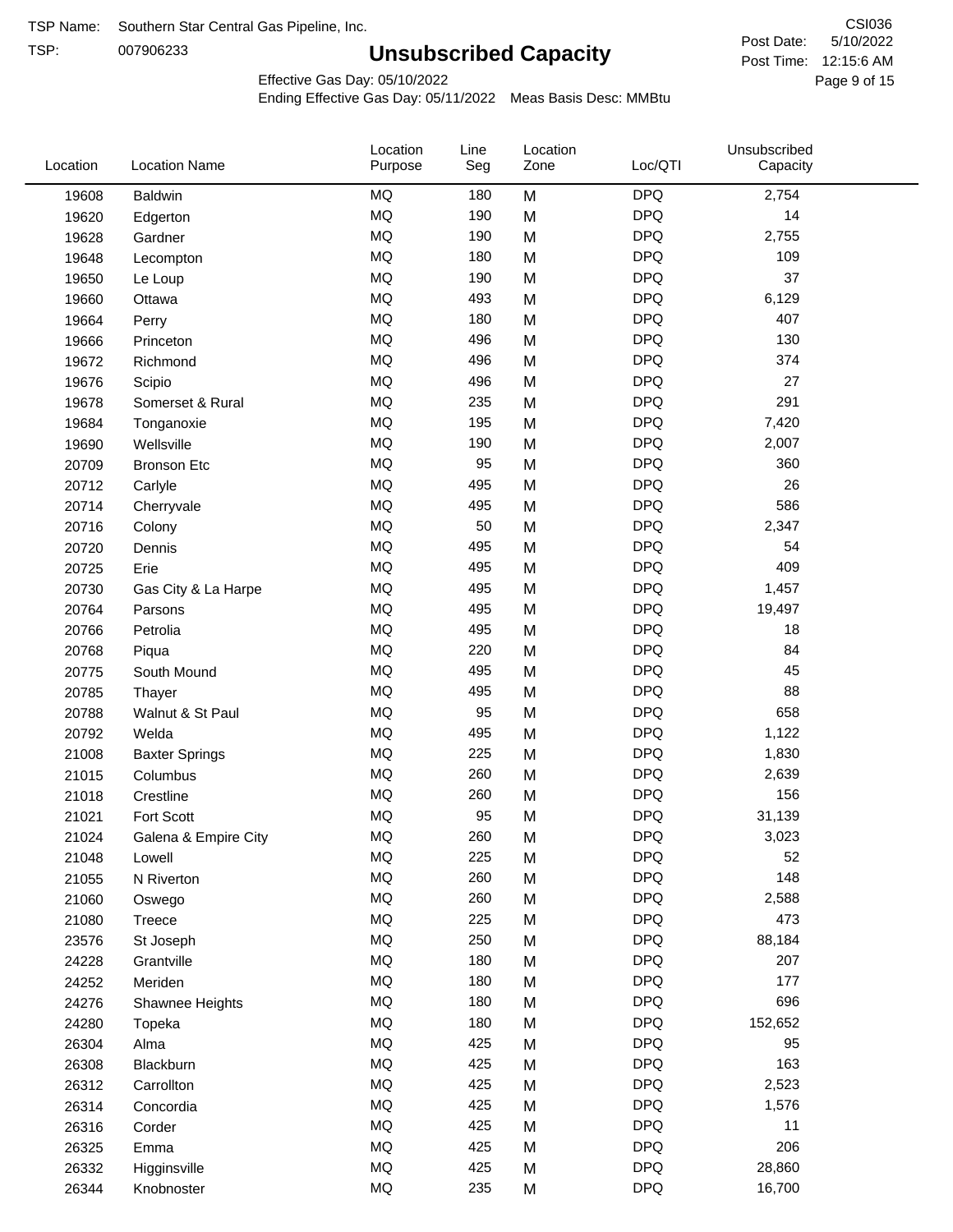TSP:

## **Unsubscribed Capacity**

5/10/2022 Page 10 of 15 Post Time: 12:15:6 AM CSI036 Post Date:

Effective Gas Day: 05/10/2022

| Location | <b>Location Name</b>          | Location<br>Purpose | Line<br>Seg | Location<br>Zone | Loc/QTI    | Unsubscribed<br>Capacity |  |
|----------|-------------------------------|---------------------|-------------|------------------|------------|--------------------------|--|
| 26348    | La Monte                      | <b>MQ</b>           | 235         | M                | <b>DPQ</b> | 111                      |  |
| 26352    | Mt Leonard                    | MQ                  | 425         | M                | <b>DPQ</b> | 167                      |  |
| 26356    | Norborne                      | <b>MQ</b>           | 425         | M                | <b>DPQ</b> | 1,901                    |  |
| 26376    | Slater                        | <b>MQ</b>           | 425         | M                | <b>DPQ</b> | 471                      |  |
| 26378    | <b>Sweet Springs</b>          | <b>MQ</b>           | 425         | M                | <b>DPQ</b> | 584                      |  |
| 26392    | Warrensburg                   | <b>MQ</b>           | 235         | M                | <b>DPQ</b> | 10,551                   |  |
| 26394    | Waverly                       | MQ                  | 425         | M                | <b>DPQ</b> | 378                      |  |
| 27015    | <b>Belle Plaine</b>           | MQ                  | 333         | P                | <b>DPQ</b> | 150                      |  |
| 27020    | Bentley                       | MQ                  | 120         | P                | <b>DPQ</b> | 217                      |  |
| 27035    | Derby                         | <b>MQ</b>           | 120         | Ρ                | <b>DPQ</b> | 7,759                    |  |
| 27040    | Andover                       | MQ                  | 300         | M                | <b>DPQ</b> | 166                      |  |
| 27050    | Haysville                     | <b>MQ</b>           | 120         | P                | <b>DPQ</b> | 9,455                    |  |
| 27060    | Mulvane                       | MQ                  | 120         | P                | <b>DPQ</b> | 9,778                    |  |
| 27065    | Rose Hill                     | <b>MQ</b>           | 295         | P                | <b>DPQ</b> | 5,386                    |  |
| 27070    | Sedgwick                      | <b>MQ</b>           | 120         | P                | <b>DPQ</b> | 7,149                    |  |
| 27080    | Udall                         | <b>MQ</b>           | 333         | P                | <b>DPQ</b> | 538                      |  |
| 27085    | <b>Valley Center</b>          | <b>MQ</b>           | 120         | P                | <b>DPQ</b> | 51,875                   |  |
| 27092    | Wichita                       | <b>MQ</b>           | 120         | P                | <b>DPQ</b> | 259,947                  |  |
| 29001    | Atchison                      | <b>MQ</b>           | 90          | M                | <b>DPQ</b> | 20,786                   |  |
| 29002    | Emporia                       | <b>MQ</b>           | 140         | M                | <b>DPQ</b> | 15,524                   |  |
| 29003    | Leavenworth                   | <b>MQ</b>           | 195         | M                | <b>DPQ</b> | 14,939                   |  |
| 29005    | Effingham                     | <b>MQ</b>           | 90          | M                | <b>DPQ</b> | 269                      |  |
| 30804    | Abbyville                     | <b>MQ</b>           | 130         | P                | <b>DPQ</b> | 195                      |  |
| 34612    | Altamont                      | <b>MQ</b>           | 260         | M                | <b>DPQ</b> | 119                      |  |
| 35013    | Americus                      | <b>MQ</b>           | 140         | M                | <b>DPQ</b> | 31                       |  |
| 35515    | <b>ANR Alden</b>              | <b>MQ</b>           | 490         | P                | <b>DPQ</b> | 135,571                  |  |
| 36918    | Argonia                       | <b>MQ</b>           | 120         | P                | <b>DPQ</b> | 15                       |  |
| 37100    | Wynona                        | <b>MQ</b>           | 334         | P                | <b>DPQ</b> | 0                        |  |
| 37118    | Hominy                        | <b>MQ</b>           | 357         | P                | <b>DPQ</b> | 1,960                    |  |
| 37172    | <b>Black Hills Hutchinson</b> | <b>MQ</b>           | 130         | P                | <b>DPQ</b> | 15,360                   |  |
| 37175    | EGT Jane - Delivery           | <b>MQ</b>           | 423         | M                | <b>DPQ</b> | 216,201                  |  |
| 38021    | Auburn                        | MQ                  | 180         | м                | <b>DPQ</b> | 756                      |  |
| 38522    | <b>Avant Utilities</b>        | MQ                  | 357         | P                | <b>DPQ</b> | 157                      |  |
| 41709    | <b>Billings</b>               | MQ                  | 380         | P                | <b>DPQ</b> | 2,032                    |  |
| 42915    | Springfield                   | MQ                  | 455         | M                | <b>DPQ</b> | 698,615                  |  |
| 44021    | <b>Burlingame</b>             | <b>MQ</b>           | 140         | M                | <b>DPQ</b> | 1,686                    |  |
| 44121    | Alfalfa City Ok               | <b>MQ</b>           | 315         | P                | <b>DPQ</b> | 394                      |  |
| 45301    | Cassoday                      | MQ                  | 140         | M                | <b>DPQ</b> | 0                        |  |
| 46608    | Chanute                       | MQ                  | 495         | M                | <b>DPQ</b> | 51,665                   |  |
| 46809    | Florence                      | <b>MQ</b>           | 140         | M                | <b>DPQ</b> | 1,001                    |  |
| 47412    | Cleveland                     | MQ                  | 357         | Ρ                | <b>DPQ</b> | 1,569                    |  |
| 47641    | CIG Riner                     | <b>MQ</b>           | 490         | Ρ                | <b>DPQ</b> | 62,965                   |  |
| 48015    | Bourbon County, KS            | $\sf{MQ}$           | 95          | M                | <b>DPQ</b> | 4,627                    |  |
| 48301    | Copan                         | <b>MQ</b>           | 497         | Ρ                | <b>DPQ</b> | 358                      |  |
| 55502    | Danville                      | <b>MQ</b>           | 120         | P                | <b>DPQ</b> | 166                      |  |
| 56601    | Denison                       | <b>MQ</b>           | 90          | M                | <b>DPQ</b> | 79                       |  |
| 58518    | Drumright                     | <b>MQ</b>           | 390         | P                | <b>DPQ</b> | 4,485                    |  |
| 60706    | Peckham                       | <b>MQ</b>           | 117         | M                | <b>DPQ</b> | 67                       |  |
| 62810    | Black Hills - Enterprise TB   | <b>MQ</b>           | 130         | P                | <b>DPQ</b> | 990                      |  |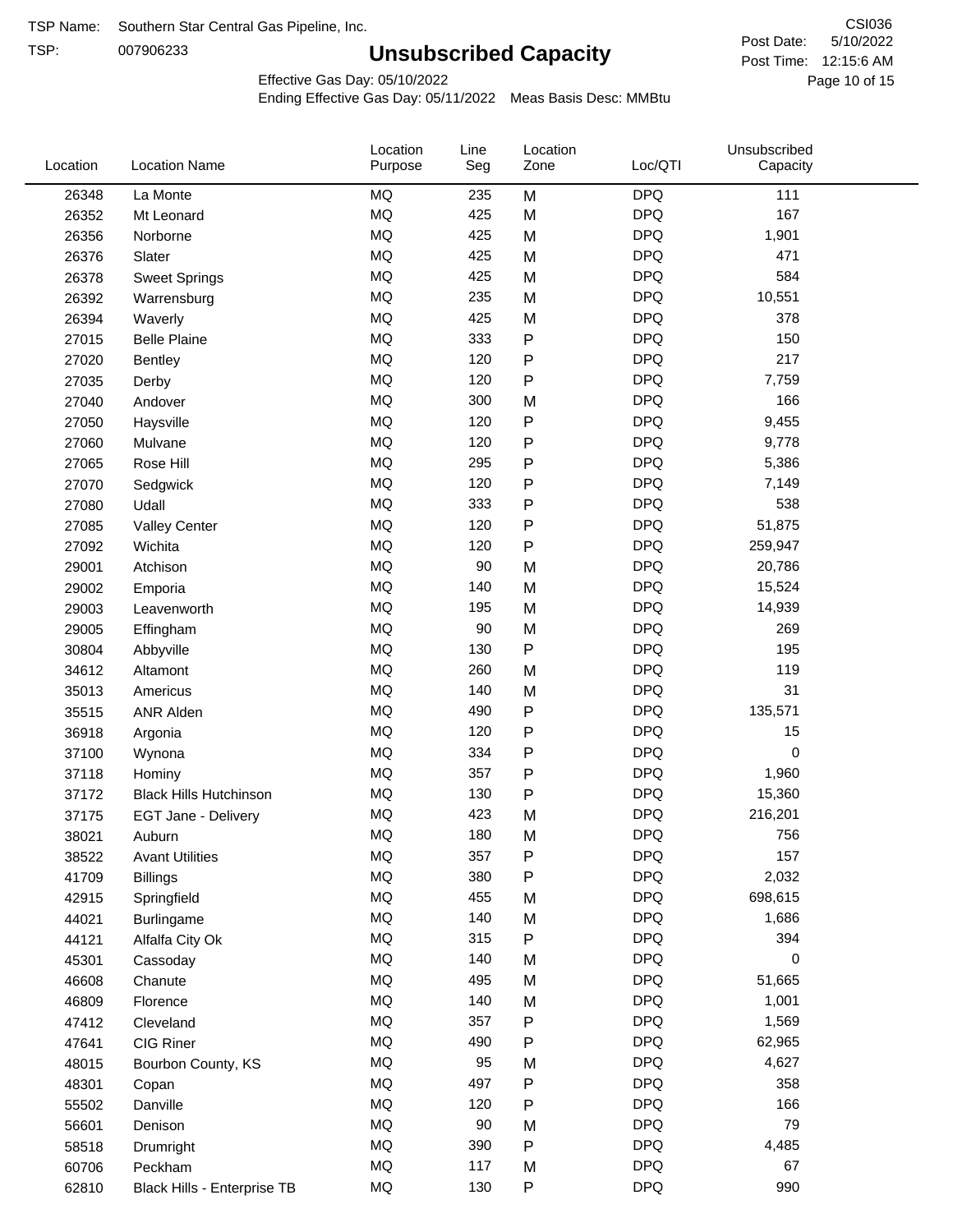TSP:

## **Unsubscribed Capacity**

5/10/2022 Page 11 of 15 Post Time: 12:15:6 AM CSI036 Post Date:

Effective Gas Day: 05/10/2022

| Location | <b>Location Name</b>          | Location<br>Purpose | Line<br>Seg | Location<br>Zone | Loc/QTI    | Unsubscribed<br>Capacity |  |
|----------|-------------------------------|---------------------|-------------|------------------|------------|--------------------------|--|
| 63919    | Eskridge                      | MQ                  | 140         | M                | <b>DPQ</b> | 820                      |  |
| 68015    | Ford                          | MQ                  | 130         | P                | <b>DPQ</b> | 424                      |  |
| 68518    | Freedom                       | <b>MQ</b>           | 315         | P                | <b>DPQ</b> | 12                       |  |
| 70408    | <b>Garnett KS</b>             | MQ                  | 496         | M                | <b>DPQ</b> | 15,099                   |  |
| 70610    | Gate                          | <b>MQ</b>           | 315         | P                | <b>DPQ</b> | 63                       |  |
| 74416    | Pocasset                      | MQ                  | 340         | P                | <b>DPQ</b> | 96                       |  |
| 77118    | Granby                        | MQ                  | 455         | M                | <b>DPQ</b> | 816                      |  |
| 77308    | <b>Bonner Springs Ks</b>      | MQ                  | 190         | M                | <b>DPQ</b> | 7,104                    |  |
| 77512    | Eureka, Toronto & Neal        | MQ                  | 140         | M                | <b>DPQ</b> | 2,306                    |  |
| 77705    | Anthony                       | <b>MQ</b>           | 120         | P                | <b>DPQ</b> | 26,858                   |  |
| 80312    | Hamilton Ks                   | MQ                  | 140         | M                | <b>DPQ</b> | 445                      |  |
| 80515    | Atmos - Strong Cty &          | MQ                  | 140         | M                | <b>DPQ</b> | 27                       |  |
| 83418    | Howard Ks                     | MQ                  | 498         | M                | <b>DPQ</b> | 3,629                    |  |
| 84021    | Humboldt Ks                   | MQ                  | 495         | M                | <b>DPQ</b> | 4,390                    |  |
| 86717    | Iola Ks                       | MQ                  | 495         | M                | <b>DPQ</b> | 10,749                   |  |
| 96108    | <b>Black Hills - Lawrence</b> | MQ                  | 180         | M                | <b>DPQ</b> | 45,466                   |  |
| 96912    | Kechi Ks                      | <b>MQ</b>           | 120         | P                | <b>DPQ</b> | 150                      |  |
| 97112    | Copeland                      | <b>MQ</b>           | 130         | P                | <b>DPQ</b> | 15,628                   |  |
| 102512   | Lebo                          | <b>MQ</b>           | 493         | M                | <b>DPQ</b> | 273                      |  |
| 103101   | Lenapah                       | MQ                  | 225         | M                | <b>DPQ</b> | 249                      |  |
| 104615   | Liberal                       | MQ                  | 260         | M                | <b>DPQ</b> | 204                      |  |
| 108119   | Ochelata                      | MQ                  | 357         | P                | <b>DPQ</b> | 168                      |  |
| 108221   | Washington                    | MQ                  | 497         | P                | <b>DPQ</b> | 395                      |  |
| 110412   | McLouth                       | MQ                  | 170         | M                | <b>DPQ</b> | 113                      |  |
| 110908   | Mannford                      | MQ                  | 357         | P                | <b>DPQ</b> | 456                      |  |
| 113612   | Webb City, OK TB              | MQ                  | 335         | P                | <b>DPQ</b> | 317                      |  |
| 113713   | Osage City Ok                 | MQ                  | 357         | P                | <b>DPQ</b> | 239                      |  |
| 113812   | Clinton & Leeton              | MQ                  | 235         | M                | <b>DPQ</b> | 21,928                   |  |
| 113852   | Marshall                      | MQ                  | 425         | M                | <b>DPQ</b> | 14,581                   |  |
| 113856   | Nevada                        | MQ                  | 95          | M                | <b>DPQ</b> | 9,333                    |  |
| 113864   | <b>Platte City</b>            | <b>MQ</b>           | 250         | M                | <b>DPQ</b> | 2,890                    |  |
| 113872   | Lexington-Richmond-Henrietta  | MQ                  | 425         | M                | <b>DPQ</b> | 3,022                    |  |
| 113876   | Sedalia                       | ΜQ                  | 235         | M                | <b>DPQ</b> | 26,188                   |  |
| 113880   | Tracy                         | MQ                  | 250         | M                | <b>DPQ</b> | 135                      |  |
| 113892   | Weston                        | MQ                  | 250         | M                | <b>DPQ</b> | 1,140                    |  |
| 118121   | Mulberry                      | MQ                  | 260         | M                | <b>DPQ</b> | 239                      |  |
| 118321   | Mulhall                       | MQ                  | 400         | P                | <b>DPQ</b> | 150                      |  |
| 120000   | Spire                         | MQ                  | 235         | M                | <b>DPQ</b> | 13,115                   |  |
| 121110   | Neodesha                      | MQ                  | 495         | M                | <b>DPQ</b> | 6,410                    |  |
| 121315   | Neosho Rapids                 | MQ                  | 493         | M                | <b>DPQ</b> | 289                      |  |
| 121415   | <b>NGPL Barton</b>            | MQ                  | 490         | P                | <b>DPQ</b> | 184,224                  |  |
| 121515   | <b>NGPL Ford</b>              | MQ                  | 130         | Ρ                | <b>DPQ</b> | 269,500                  |  |
| 122715   | Afton-Fairland-Grove-Jay      | MQ                  | 225         | M                | <b>DPQ</b> | 6,793                    |  |
| 122915   | Norwich                       | MQ                  | 120         | P                | <b>DPQ</b> | 124                      |  |
| 125315   | Oilton                        | MQ                  | 357         | Ρ                | <b>DPQ</b> | 1,130                    |  |
| 129311   | <b>ONG Harper County</b>      | MQ                  | 315         | Ρ                | <b>DPQ</b> | 7,083                    |  |
| 129712   | Olivet                        | MQ                  | 493         | M                | <b>DPQ</b> | 24                       |  |
| 130001   | Orlando                       | MQ                  | 400         | P                | <b>DPQ</b> | 219                      |  |
| 132018   | Oronogo                       | MQ                  | 450         | M                | <b>DPQ</b> | 256                      |  |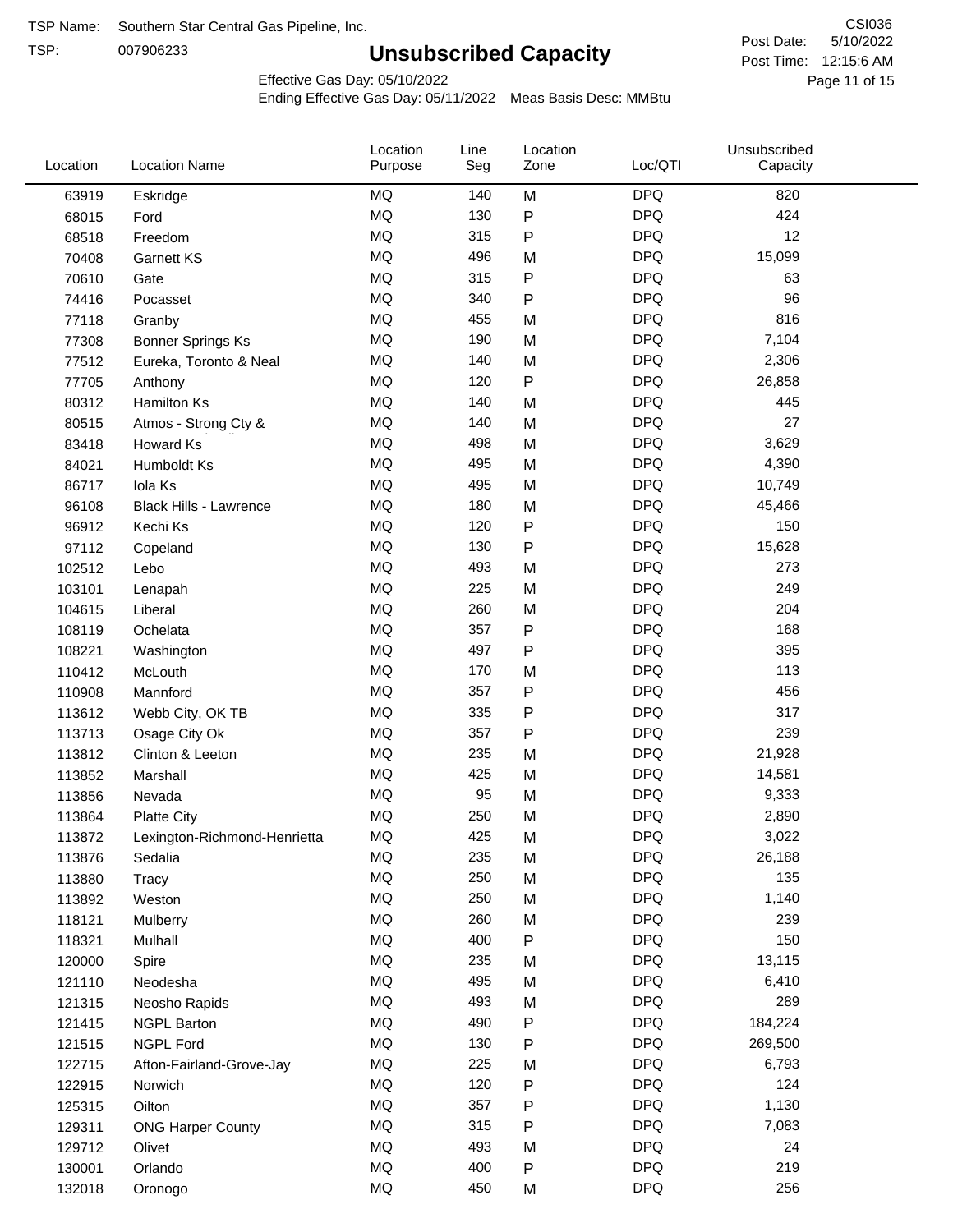TSP:

## **Unsubscribed Capacity**

5/10/2022 Page 12 of 15 Post Time: 12:15:6 AM CSI036 Post Date:

Effective Gas Day: 05/10/2022

| Location | <b>Location Name</b>             | Location<br>Purpose | Line<br>Seg | Location<br>Zone | Loc/QTI    | Unsubscribed<br>Capacity |  |
|----------|----------------------------------|---------------------|-------------|------------------|------------|--------------------------|--|
| 132519   | Osage City Ks                    | <b>MQ</b>           | 140         | M                | <b>DPQ</b> | 3,551                    |  |
| 135533   | <b>PEPL Princeton</b>            | <b>MQ</b>           | 496         | M                | <b>DPQ</b> | 106,178                  |  |
| 135808   | Partridge                        | MQ                  | 130         | P                | <b>DPQ</b> | 134                      |  |
| 136701   | <b>Black Hills Reno</b>          | <b>MQ</b>           | 130         | P                | <b>DPQ</b> | 12,912                   |  |
| 137550   | <b>Black Hills South Wichita</b> | <b>MQ</b>           | 120         | P                | <b>DPQ</b> | 18,975                   |  |
| 139712   | Plattsburg                       | <b>MQ</b>           | 250         | M                | <b>DPQ</b> | 1,764                    |  |
| 145950   | Merino                           | <b>MQ</b>           | 490         | P                | <b>DPQ</b> | 156                      |  |
| 150418   | Ramona                           | <b>MQ</b>           | 357         | $\mathsf{P}$     | <b>DPQ</b> | 396                      |  |
| 151525   | Reading                          | <b>MQ</b>           | 140         | M                | <b>DPQ</b> | 20                       |  |
| 154501   | Nelagoney                        | <b>MQ</b>           | 334         | $\mathsf{P}$     | <b>DPQ</b> | 179                      |  |
| 157025   | Severy                           | <b>MQ</b>           | 498         | M                | <b>DPQ</b> | 142                      |  |
| 163100   | Superior                         | <b>MQ</b>           | 265         | M                | <b>DPQ</b> | 336                      |  |
| 164725   | Sylvia                           | <b>MQ</b>           | 130         | P                | <b>DPQ</b> | 141                      |  |
| 168112   | Transwestern Canadian - Del.     | <b>MQ</b>           | 458         | Ρ                | <b>DPQ</b> | 230,000                  |  |
| 168612   | Chetopa & Rural                  | <b>MQ</b>           | 260         | M                | <b>DPQ</b> | 678                      |  |
| 168620   | Edna & Bartlett                  | <b>MQ</b>           | 260         | M                | <b>DPQ</b> | 248                      |  |
| 172812   | Conner Area                      | <b>MQ</b>           | 195         | M                | <b>DPQ</b> | 139                      |  |
| 172820   | Easton & Lowemont                | MQ                  | 195         | M                | <b>DPQ</b> | 223                      |  |
| 172822   | Savonburg & Elsmore              | <b>MQ</b>           | 95          | M                | <b>DPQ</b> | 600                      |  |
| 172828   | <b>Fall River</b>                | <b>MQ</b>           | 498         | M                | <b>DPQ</b> | 378                      |  |
| 172832   | Galesburg                        | <b>MQ</b>           | 495         | M                | <b>DPQ</b> | 191                      |  |
| 172834   | Atmos Energy - Olathe            | <b>MQ</b>           | 190         | M                | <b>DPQ</b> | 23,240                   |  |
| 172836   | Havana                           | <b>MQ</b>           | 117         | M                | <b>DPQ</b> | 54                       |  |
| 172838   | Hillsdale                        | <b>MQ</b>           | 235         | M                | <b>DPQ</b> | 202                      |  |
| 172844   | Jarbalo                          | <b>MQ</b>           | 170         | M                | <b>DPQ</b> | 146                      |  |
| 172848   | Kickapoo                         | <b>MQ</b>           | 250         | M                | <b>DPQ</b> | 241                      |  |
| 172855   | Liberty                          | <b>MQ</b>           | 260         | M                | <b>DPQ</b> | 2,880                    |  |
| 172857   | Linwood                          | <b>MQ</b>           | 195         | M                | <b>DPQ</b> | 330                      |  |
| 172860   | Mc Cune                          | <b>MQ</b>           | 260         | M                | <b>DPQ</b> | 242                      |  |
| 172862   | Moorehead                        | <b>MQ</b>           | 495         | M                | <b>DPQ</b> | 32                       |  |
| 172864   | Moorehead Rural                  | <b>MQ</b>           | 495         | M                | <b>DPQ</b> | 1,014                    |  |
| 172866   | Mound Valley                     | MQ                  | 260         | M                | <b>DPQ</b> | 101                      |  |
| 172870   | Niotaze                          | MQ                  | 117         | M                | <b>DPQ</b> | 351                      |  |
| 172880   | Pleasant Valley                  | MQ                  | 180         | M                | <b>DPQ</b> | 24                       |  |
| 172885   | Reno Area                        | MQ                  | 195         | M                | <b>DPQ</b> | 36                       |  |
| 172892   | Wyandotte                        | <b>MQ</b>           | 190         | M                | <b>DPQ</b> | 10,018                   |  |
| 172944   | Coffeyville Area                 | <b>MQ</b>           | 260         | M                | <b>DPQ</b> | 138,016                  |  |
| 173214   | Uniontown                        | <b>MQ</b>           | 95          | M                | <b>DPQ</b> | 276                      |  |
| 176819   | Viola                            | <b>MQ</b>           | 120         | P                | <b>DPQ</b> | 120                      |  |
| 180311   | Wakita                           | <b>MQ</b>           | 315         | Ρ                | <b>DPQ</b> | 74                       |  |
| 181013   | Walton                           | MQ                  | 140         | M                | <b>DPQ</b> | 138                      |  |
| 181715   | Wann                             | <b>MQ</b>           | 225         | M                | <b>DPQ</b> | 65                       |  |
| 223001   | Atchison Eng Defense Ind Plt     | MQ                  | 90          | M                | <b>DPQ</b> | 137                      |  |
| 224501   | <b>ICI Chemical Plant</b>        | MQ                  | 450         | M                | <b>DPQ</b> | 1,880                    |  |
| 225001   | Augusta Sewage Plant             | MQ                  | 295         | Ρ                | <b>DPQ</b> | 63                       |  |
| 243501   | <b>Beech Aircraft Plant</b>      | MQ                  | 120         | Ρ                | <b>DPQ</b> | 5,725                    |  |
| 253001   | Roenbaugh Lease Irrigation       | MQ                  | 130         | P                | <b>DPQ</b> | 107                      |  |
| 266001   | Boeing No 2 Plant                | MQ                  | 120         | P                | <b>DPQ</b> | 16,419                   |  |
| 274001   | Pleasant Valley Irr.             | <b>MQ</b>           | 130         | P                | <b>DPQ</b> | 233                      |  |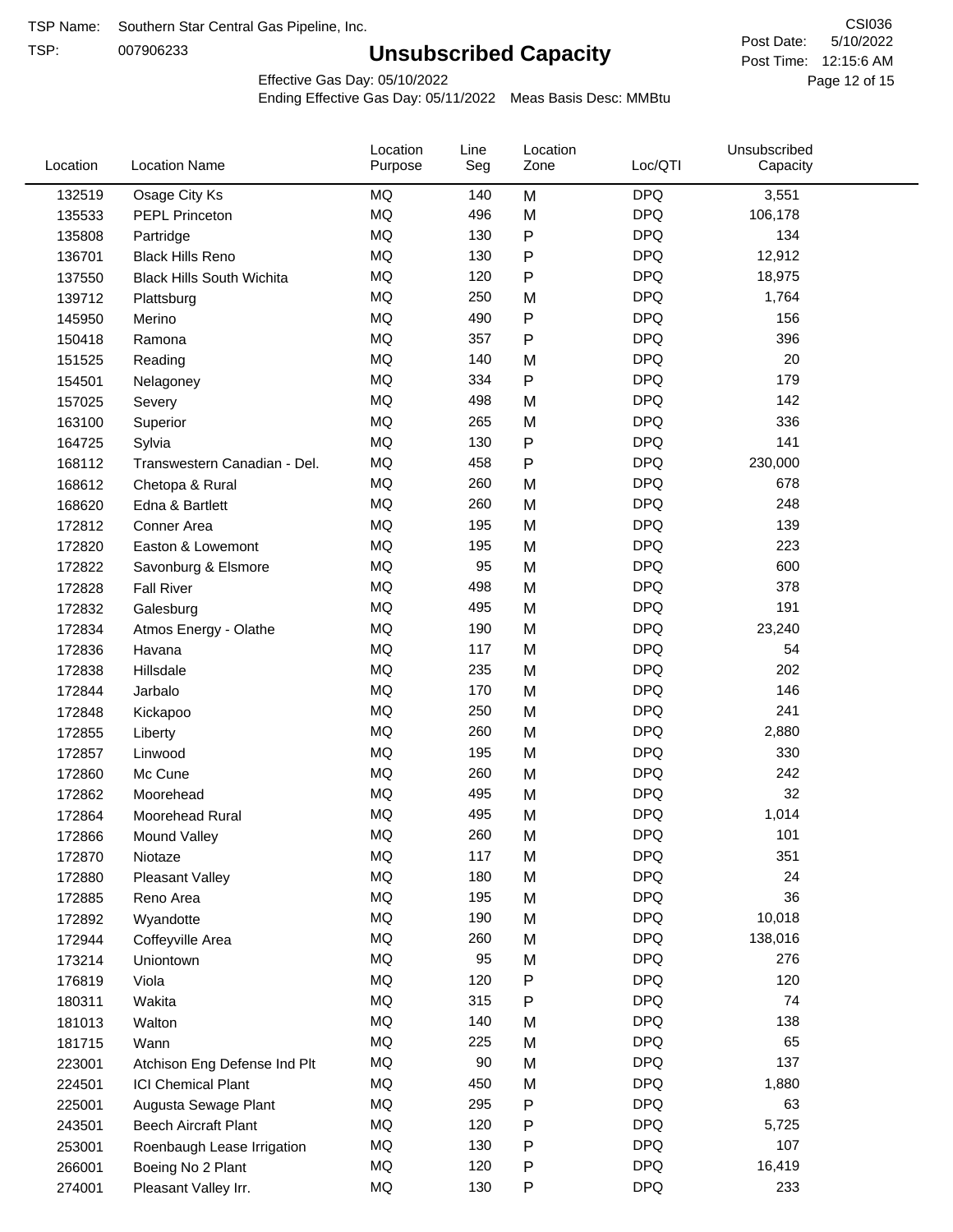TSP:

## **Unsubscribed Capacity**

5/10/2022 Page 13 of 15 Post Time: 12:15:6 AM CSI036 Post Date:

Effective Gas Day: 05/10/2022

| Location | <b>Location Name</b>            | Location<br>Purpose | Line<br>Seg | Location<br>Zone | Loc/QTI    | Unsubscribed<br>Capacity |  |
|----------|---------------------------------|---------------------|-------------|------------------|------------|--------------------------|--|
| 285501   | <b>Buildex Haydite Plant</b>    | MQ                  | 250         | M                | <b>DPQ</b> | 8,075                    |  |
| 290301   | So Ks & Ok Rr Depot Store &     | MQ                  | 177         | M                | <b>DPQ</b> | 2                        |  |
| 297501   | Cargill Salt                    | MQ                  | 315         | P                | <b>DPQ</b> | 639                      |  |
| 298001   | Carlson Prodts Mfg Plant        | MQ                  | 120         | Ρ                | <b>DPQ</b> | 185                      |  |
| 303701   | Central Plain Feedyard          | <b>MQ</b>           | 315         | Ρ                | <b>DPQ</b> | 151                      |  |
| 310001   | Church SW Irrigation            | MQ                  | 130         | Ρ                | <b>DPQ</b> | 60                       |  |
| 329401   | Phillips 66 Ponca City Refinery | MQ                  | 335         | P                | <b>DPQ</b> | 10,000                   |  |
| 332501   | Lawrence Plt Atmos              | MQ                  | 195         | M                | <b>DPQ</b> | 64,427                   |  |
| 334101   | Copeland RE Irrigation          | MQ                  | 130         | Ρ                | <b>DPQ</b> | 60                       |  |
| 354001   | Derstein Irrigation             | MQ                  | 130         | Ρ                | <b>DPQ</b> | 60                       |  |
| 355001   | Detrixhe S Irrigation           | MQ                  | 458         | Ρ                | <b>DPQ</b> | 66                       |  |
| 363001   | Wilroads Irrigation             | MQ                  | 130         | P                | <b>DPQ</b> | 534                      |  |
| 378501   | <b>Empire Riverton</b>          | MQ                  | 260         | M                | <b>DPQ</b> | 32,727                   |  |
| 378502   | <b>Empire Energy Center</b>     | MQ                  | 455         | M                | <b>DPQ</b> | 99,068                   |  |
| 378503   | <b>Empire Stateline South</b>   | MQ                  | 260         | M                | <b>DPQ</b> | 35,000                   |  |
| 378504   | <b>Empire Stateline North</b>   | MQ                  | 260         | M                | <b>DPQ</b> | 61,589                   |  |
| 383501   | <b>FMC Chemical Plant</b>       | MQ                  | 195         | M                | <b>DPQ</b> | 4,709                    |  |
| 385001   | Farley Machine Shop             | MQ                  | 45          | Ρ                | <b>DPQ</b> | 61                       |  |
| 387001   | <b>PCS Phosphate</b>            | MQ                  | 260         | M                | <b>DPQ</b> | 1,255                    |  |
| 388001   | Dodge City Plt Koch Nitrogen    | MQ                  | 130         | Ρ                | <b>DPQ</b> | 53,235                   |  |
| 411501   | Gaines FD Burkett Lease         | MQ                  | 140         | M                | <b>DPQ</b> | 262                      |  |
| 428601   | Glacier Mckee-Miller-Thrall-Ma  | MQ                  | 140         | M                | <b>DPQ</b> | 126                      |  |
| 433001   | Goodyear Topeka Tire Plant      | MQ                  | 180         | M                | <b>DPQ</b> | 5,724                    |  |
| 435501   | <b>Gospel Church Building</b>   | <b>MQ</b>           | 195         | M                | <b>DPQ</b> | 2                        |  |
| 441300   | Kansas Hugoton                  | 7S                  | 130         | Ρ                | SGQ        | 54,555                   |  |
| 442350   | Sedalia @ Ottawa                | 7S                  | 235         | M                | SGQ        | 904                      |  |
| 442351   | Little Mo                       | 7S                  | 235         | M                | SGQ        | 0                        |  |
| 443150   | <b>Straight Blackwell</b>       | 7S                  | 315         | P                | SGQ        | 0                        |  |
| 443151   | Waynoka Lateral                 | 7S                  | 315         | Ρ                | SGQ        | 102,337                  |  |
| 443152   | Straight Blackwell @ Beaver     | 7S                  | 315         | P                | SGQ        | 47,725                   |  |
| 443800   | <b>Edmond Blackwell</b>         | 7S                  | 380         | Ρ                | SGQ        | 284                      |  |
| 443851   | LS385 Delivery Constraint       | 7S                  | 385         | P                | SGQ        | 134,541                  |  |
| 444001   | West Edmond                     | 7S                  | 400         | Ρ                | SGQ        | 2,440                    |  |
| 444003   | South Maysville Delivery        | 7S                  | 400         | Ρ                | SGQ        | 105,412                  |  |
| 444550   | Saginaw CS Area Deliveries      | 7S                  | 455         | M                | SGQ        | 71,239                   |  |
| 444580   | Canadian Blackwell              | 7S                  | 458         | Ρ                | SGQ        | 0                        |  |
| 444581   | Canadian Blackwell @            | 7S                  | 458         | Ρ                | SGQ        | 104,611                  |  |
| 444582   | Canadian Blackwell @ Mutual     | 7S                  | 458         | Ρ                | SGQ        | 0                        |  |
| 444901   | Rawlins Hesston Delivery        | 7S                  | 490         | Ρ                | SGQ        | 121,424                  |  |
| 444902   | <b>Riner Delivery</b>           | 7S                  | 490         | Ρ                | SGQ        | 184,693                  |  |
| 445538   | Montezuma CS                    | MV                  | 130         | Ρ                | <b>MLQ</b> | 56,201                   |  |
| 445569   | <b>Riner CS</b>                 | MV                  | 490         | P                | <b>MLQ</b> | 1,000                    |  |
| 445577   | Levant CS                       | MV                  | 490         | Ρ                | <b>MLQ</b> | 1,384                    |  |
| 449003   | Edmond CS w/o OK                | MV                  | 400         | Ρ                | <b>MLQ</b> | 1,763                    |  |
| 462001   | <b>Heartland Cement Plant</b>   | ΜQ                  | 495         | M                | <b>DPQ</b> | 1,046                    |  |
| 465001   | Herzog Cont                     | MQ                  | 250         | M                | <b>DPQ</b> | 3,000                    |  |
| 495501   | Kanopolis Salt Plt Independent  | MQ                  | 265         | M                | <b>DPQ</b> | 61                       |  |
| 519501   | Richie/Ripley                   | MQ                  | 120         | P                | <b>DPQ</b> | 448                      |  |
| 522502   | Lawrence Power Plt              | MQ                  | 180         | M                | <b>DPQ</b> | 138,069                  |  |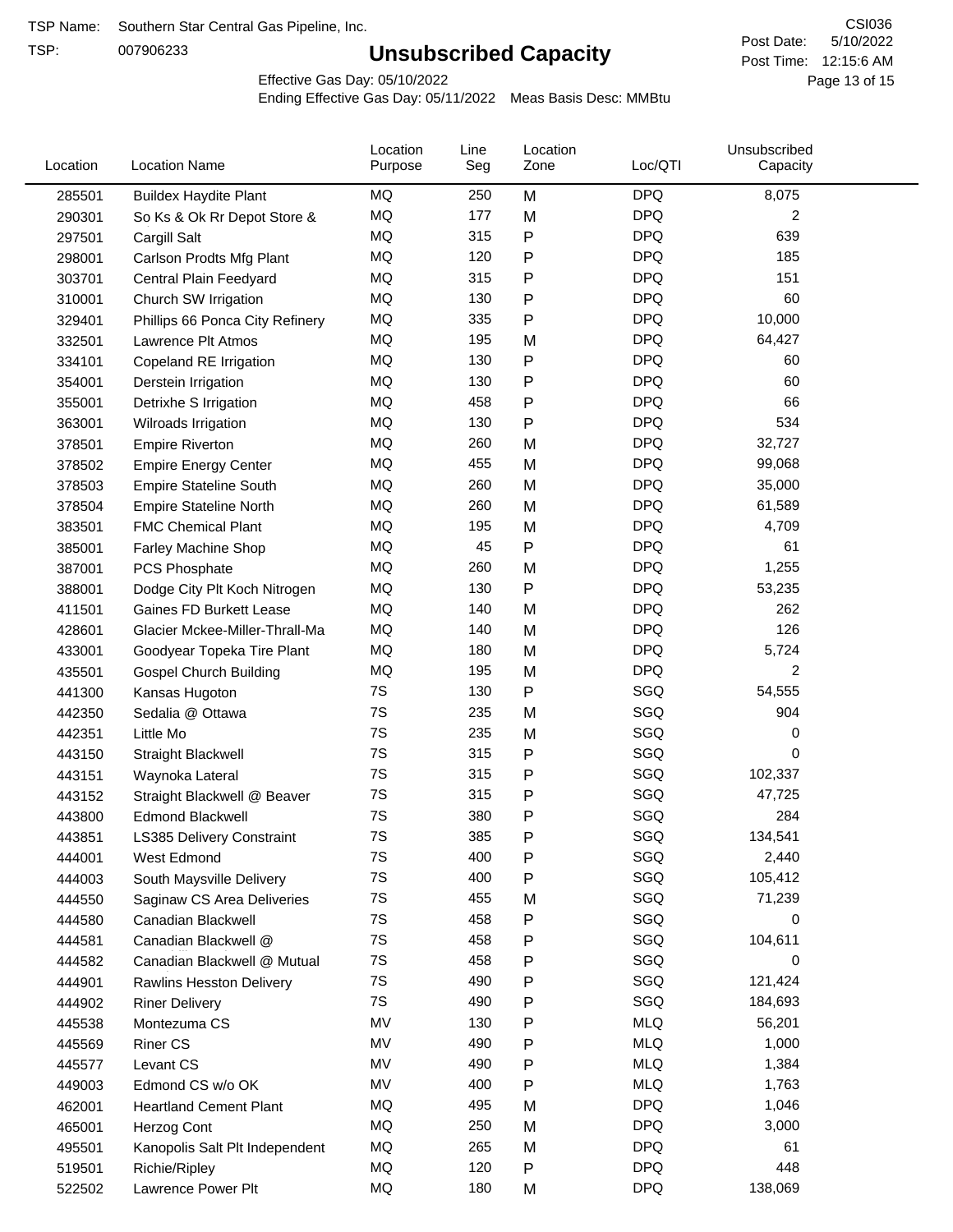TSP:

## **Unsubscribed Capacity**

5/10/2022 Page 14 of 15 Post Time: 12:15:6 AM CSI036 Post Date:

Effective Gas Day: 05/10/2022

| Location | <b>Location Name</b>                     | Location<br>Purpose | Line<br>Seg | Location<br>Zone | Loc/QTI    | Unsubscribed<br>Capacity |  |
|----------|------------------------------------------|---------------------|-------------|------------------|------------|--------------------------|--|
| 526001   | Ks Pen Boiler                            | MQ                  | 195         | M                | <b>DPQ</b> | 805                      |  |
| 526201   | Ks Pen Kitchen                           | MQ                  | 195         | M                | <b>DPQ</b> | 626                      |  |
| 527502   | <b>Black Hills- Lawrence Service</b>     | MQ                  | 195         | M                | <b>DPQ</b> | 46                       |  |
| 527701   | <b>Black Hills- Matfield Green</b>       | MQ                  | 140         | M                | <b>DPQ</b> | 61                       |  |
| 527702   | <b>Black Hills- Towanda Service</b>      | MQ                  | 300         | M                | <b>DPQ</b> | 48                       |  |
| 527704   | <b>Black Hills-Wellington</b>            | MQ                  | 333         | $\mathsf{P}$     | <b>DPQ</b> | 48                       |  |
| 527705   | <b>Black Hills- Belle Plaine Service</b> | MQ                  | 333         | $\mathsf{P}$     | <b>DPQ</b> | 84                       |  |
| 527706   | Black Hills- S Wichita                   | MQ                  | 120         | $\mathsf{P}$     | <b>DPQ</b> | 5                        |  |
| 541001   | L&S Beckerview, Inc                      | MQ                  | 90          | M                | <b>DPQ</b> | 137                      |  |
| 544101   | Knight Feedlot                           | MQ                  | 265         | M                | <b>DPQ</b> | 138                      |  |
| 545801   | Jayhawk Chemical Plant                   | MQ                  | 260         | M                | <b>DPQ</b> | 2,313                    |  |
| 560001   | Leavenworth Co Shop Heating              | MQ                  | 195         | M                | <b>DPQ</b> | 10                       |  |
| 571001   | <b>Bunge Milling Grain Dryer</b>         | MQ                  | 90          | M                | <b>DPQ</b> | 2,354                    |  |
| 588701   | Lyons Wtr Pump Station                   | MQ                  | 45          | $\mathsf{P}$     | <b>DPQ</b> | 61                       |  |
| 592501   | <b>MEC Machine Shop</b>                  | MQ                  | 177         | M                | <b>DPQ</b> | 186                      |  |
| 620001   | Langdon Pump Station                     | MQ                  | 130         | $\mathsf{P}$     | <b>DPQ</b> | 1,000                    |  |
| 630204   | Ralph Green Powerplant                   | MQ                  | 235         | M                | <b>DPQ</b> | 19,500                   |  |
| 633001   | Mo State School Higginsville             | MQ                  | 425         | M                | <b>DPQ</b> | 164                      |  |
| 640001   | Monarch Humboldt Cem Plt                 | MQ                  | 495         | M                | <b>DPQ</b> | 8,127                    |  |
| 654101   | Mull Farms Irrigation                    | MQ                  | 130         | Ρ                | <b>DPQ</b> | 186                      |  |
| 707001   | Oxford Alfala Dehy Plant                 | MQ                  | 333         | P                | <b>DPQ</b> | 647                      |  |
| 709501   | <b>ONEOK Hutchinson Frac Plt</b>         | MQ                  | 130         | P                | <b>DPQ</b> | 11,186                   |  |
| 719001   | Petrolite Wax Refinery                   | MQ                  | 357         | $\mathsf{P}$     | <b>DPQ</b> | 4,930                    |  |
| 720001   | Woolaroc Lodge Phillips F                | MQ                  | 357         | $\mathsf{P}$     | <b>DPQ</b> | 168                      |  |
| 725001   | Harrisonville Prod Phillips Pp           | MQ                  | 235         | M                | <b>DPQ</b> | 1,414                    |  |
| 725602   | Wichita Pump Sta Phillips Ppl            | MQ                  | 120         | $\mathsf{P}$     | <b>DPQ</b> | 641                      |  |
| 731001   | Pines Int'l Dehy Plant                   | MQ                  | 195         | M                | <b>DPQ</b> | 273                      |  |
| 739001   | Danny D. & Susan J. Post                 | MQ                  | 130         | Ρ                | <b>DPQ</b> | 60                       |  |
| 753501   | Quivira Country Club House               | MQ                  | 190         | M                | <b>DPQ</b> | 121                      |  |
| 753701   | <b>ONEOK Medford</b>                     | MQ                  | 458         | P                | <b>DPQ</b> | 44,700                   |  |
| 813001   | Wineteer School 260                      | MQ                  | 295         | P                | <b>DPQ</b> | 203                      |  |
| 813401   | Grant School 497                         | <b>MQ</b>           | 195         | M                | <b>DPQ</b> | 45                       |  |
| 815401   | Minneha Grade School 259                 | MQ                  | 120         | Ρ                | <b>DPQ</b> | 185                      |  |
| 846001   | Smith D Irrigation                       | MQ                  | 265         | M                | <b>DPQ</b> | 61                       |  |
| 850001   | Snook M Irrigation                       | MQ                  | 130         | $\mathsf{P}$     | <b>DPQ</b> | 44                       |  |
| 865001   | Southwest Elect Mfg Plant                | MQ                  | 400         | $\mathsf{P}$     | <b>DPQ</b> | 394                      |  |
| 875001   | Stahl Spec Aluminum Alloy                | MQ                  | 235         | M                | <b>DPQ</b> | 4,936                    |  |
| 877001   | St Dept Boys Indust School               | MQ                  | 180         | M                | <b>DPQ</b> | 407                      |  |
| 910001   | <b>Total Ark City Oil Refinery</b>       | MQ                  | 333         | M                | <b>DPQ</b> | 203                      |  |
| 926501   | <b>Urschel DR Irrigation</b>             | MQ                  | 458         | ${\sf P}$        | <b>DPQ</b> | 256                      |  |
| 928001   | Mcconnell Air Force Base                 | MQ                  | 295         | $\mathsf{P}$     | <b>DPQ</b> | 7,803                    |  |
| 929201   | Ft. Leavenworth Army Base                | MQ                  | 250         | M                | <b>DPQ</b> | 18,888                   |  |
| 932001   | Leavenworth Penitentiary                 | MQ                  | 250         | M                | <b>DPQ</b> | 3,206                    |  |
| 934201   | Va Admin Center                          | MQ                  | 195         | M                | <b>DPQ</b> | 6,827                    |  |
| 962001   | Sunflower Electric - Judson              | MQ                  | 130         | ${\sf P}$        | <b>DPQ</b> | 70,924                   |  |
| 990001   | Yost LM Irrigation                       | MQ                  | 265         | M                | <b>DPQ</b> | 61                       |  |
| 999000   | PMI - Prod to Mkt Interface              | MQ                  | 909         | Ρ                | <b>DPQ</b> | 0                        |  |
| 999000   | PMI - Prod to Mkt Interface              | M <sub>2</sub>      | 909         | M                | <b>RPQ</b> | 0                        |  |
| 999001   | Rawlins-Hesston P/M Interface            | MQ                  | 490         | ${\sf P}$        | <b>DPQ</b> | 180,938                  |  |